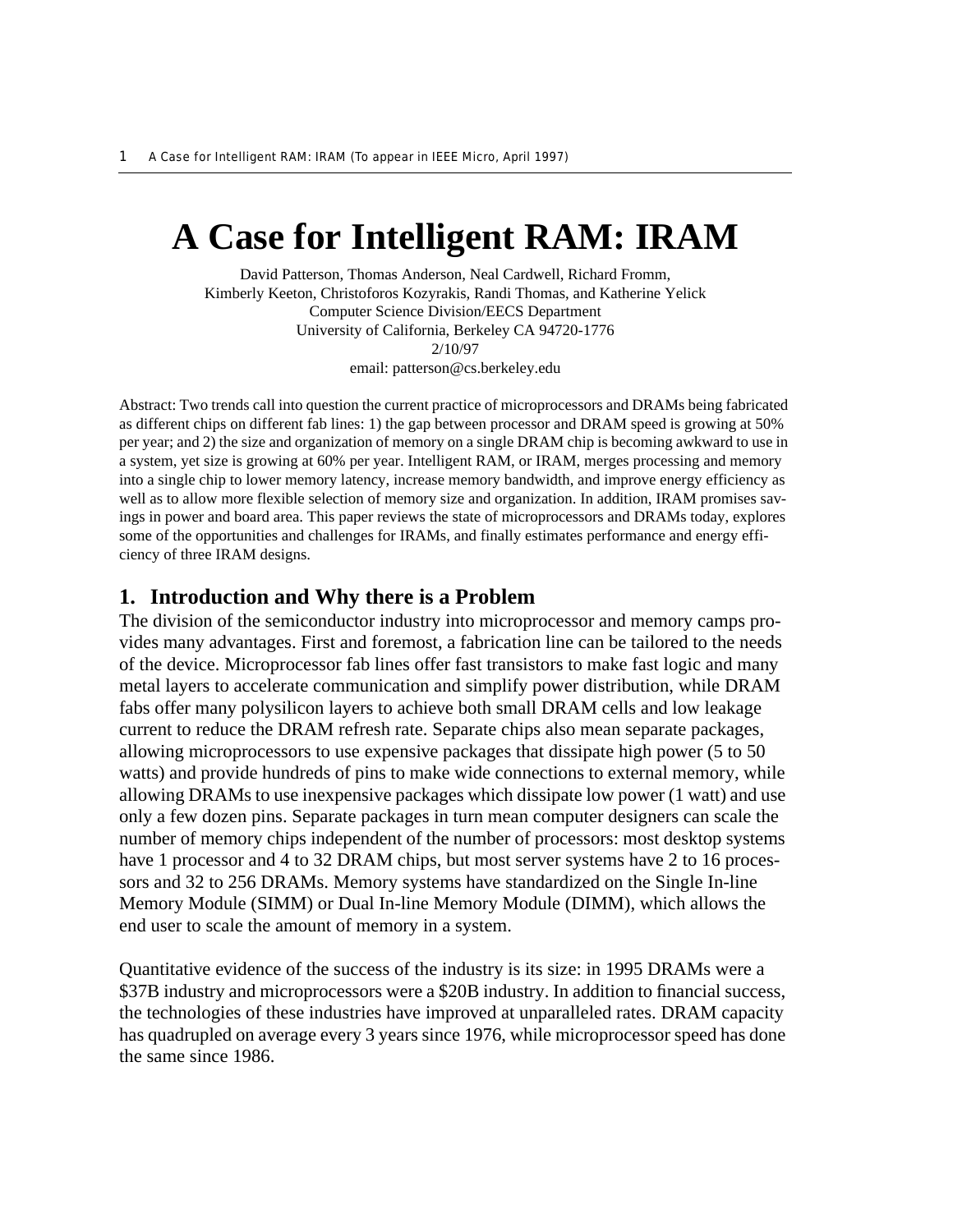

FIGURE 1. Processor-Memory Performance Gap.[Hen96].

The split into two camps has its disadvantages as well. Figure 1 shows that while microprocessor performance has been improving at a rate of 60% per year, the access time to DRAM has been improving at less than 10% per year. Hence computer designers are faced with an increasing "*Processor-Memory Performance Gap*," which is now the primary obstacle to improved computer system performance.

System architects have attempted to bridge the processor-memory performance gap by introducing deeper and deeper cache memory hierarchies; unfortunately, this makes the memory latency even longer in the worst case. For example, Table 1 shows CPU and memory performance in a recent high performance computer system. Note that the main memory latency in this system is a factor of four larger than the raw DRAM access time; this difference is due to the time to drive the address off the microprocessor, the time to multiplex the addresses to the DRAM, the time to turn around the bidirectional data bus, the overhead of the memory controller, the latency of the SIMM connectors, and the time to drive the DRAM pins first with the address and then with the return data.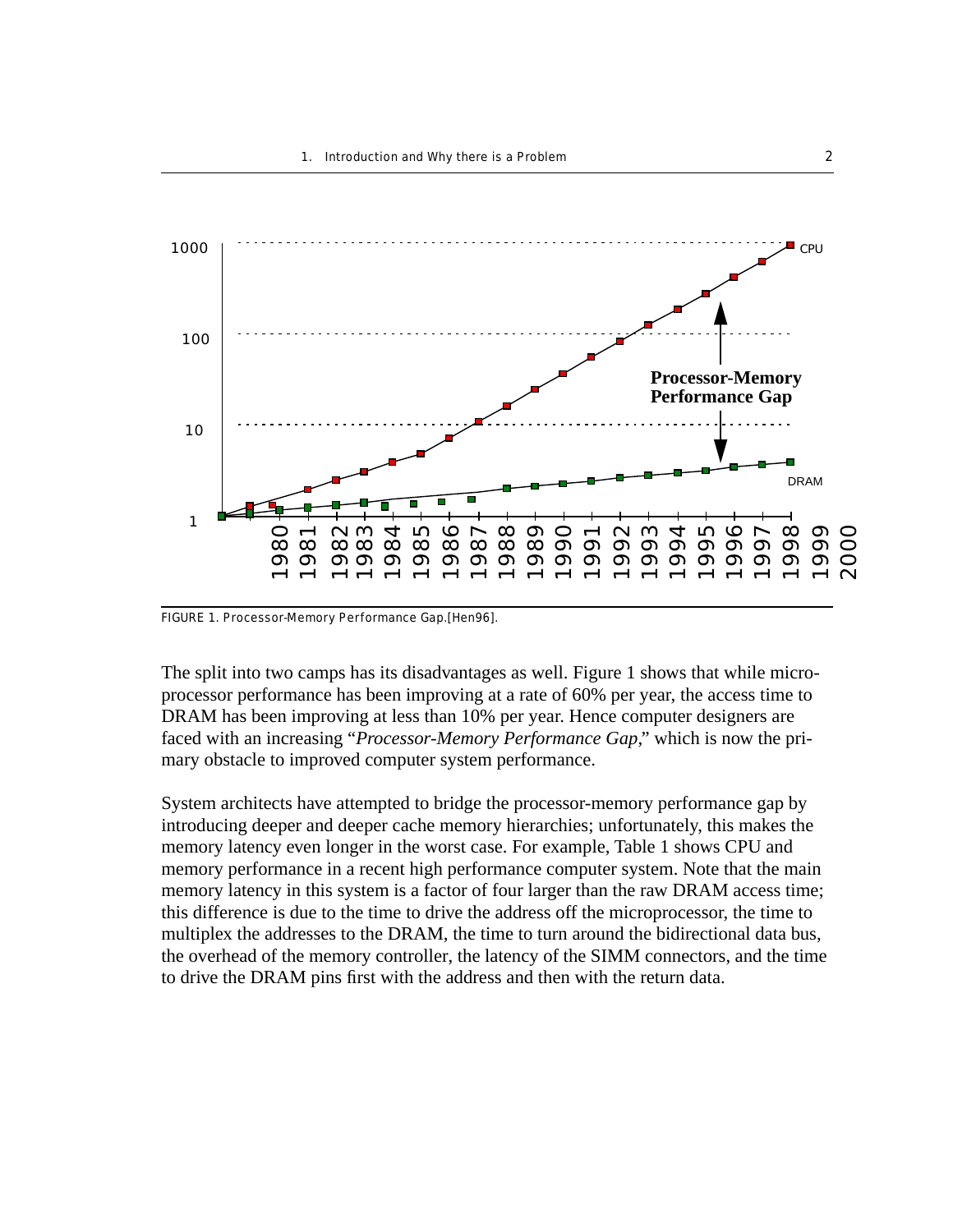## **Table 1: The latency and bandwidth of the memory system of a high performance computer.**

| Processor                           | Alpha 21164                        |                           |  |
|-------------------------------------|------------------------------------|---------------------------|--|
| Machine                             | AlphaServer 8200                   |                           |  |
| Clock Rate                          | 300 MHz                            |                           |  |
| <b>Memory Performance</b>           | Latency                            | <b>Bandwidth</b>          |  |
| I Cache (8KB on chip)               | $6.7$ ns $(2 \text{ clocks})$      | 4800 MB/sec               |  |
| D Cache (8KB on chip)               | $6.7$ ns $(2 \text{ clocks})$      | 4800 MB/sec               |  |
| L <sub>2</sub> Cache (96KB on chip) | $20 \text{ ns}$ (6 clocks)         | 4800 MB/sec               |  |
| L3 Cache (4MB off chip)             | $26 \text{ ns} (8 \text{ clocks})$ | $960$ MB/sec              |  |
| Main Memory Subsystem               | 253 ns (76 clocks)                 | $1200 \text{ MB/sec}$     |  |
| Single DRAM component               | $\approx$ 60ns (18 clocks)         | $\approx 30 - 100$ MB/sec |  |

## **Table 2: CPI, cache misses, and time spent in Alpha 21164 for four programs**

| Category                              | SPECint92 | SPECfp92       | Database | Sparse |
|---------------------------------------|-----------|----------------|----------|--------|
| Clocks Per Instruction (CPI)          | 1.2       | 1.2            | 3.6      | 3.0    |
| I cache misses per 1000 instructions  | 7         | $\overline{2}$ | 97       | 0      |
| D cache misses per 1000 instructions  | 25        | 47             | 82       | 38     |
| L2 cache misses per 1000 instructions | 11        | 12             | 119      | 36     |
| L3 cache misses per 1000 instructions | $\Omega$  | $\Omega$       | 13       | 23     |
| Fraction of time in processor         | 0.78      | 0.68           | 0.23     | 0.27   |
| Fraction of time in I cache misses    | 0.03      | 0.01           | 0.16     | 0.00   |
| Fraction of time in D cache misses    | 0.13      | 0.23           | 0.14     | 0.08   |
| Fraction of time in L2 cache misses   | 0.05      | 0.06           | 0.20     | 0.07   |
| Fraction of time in L3 cache misses   | 0.00      | 0.02           | 0.27     | 0.58   |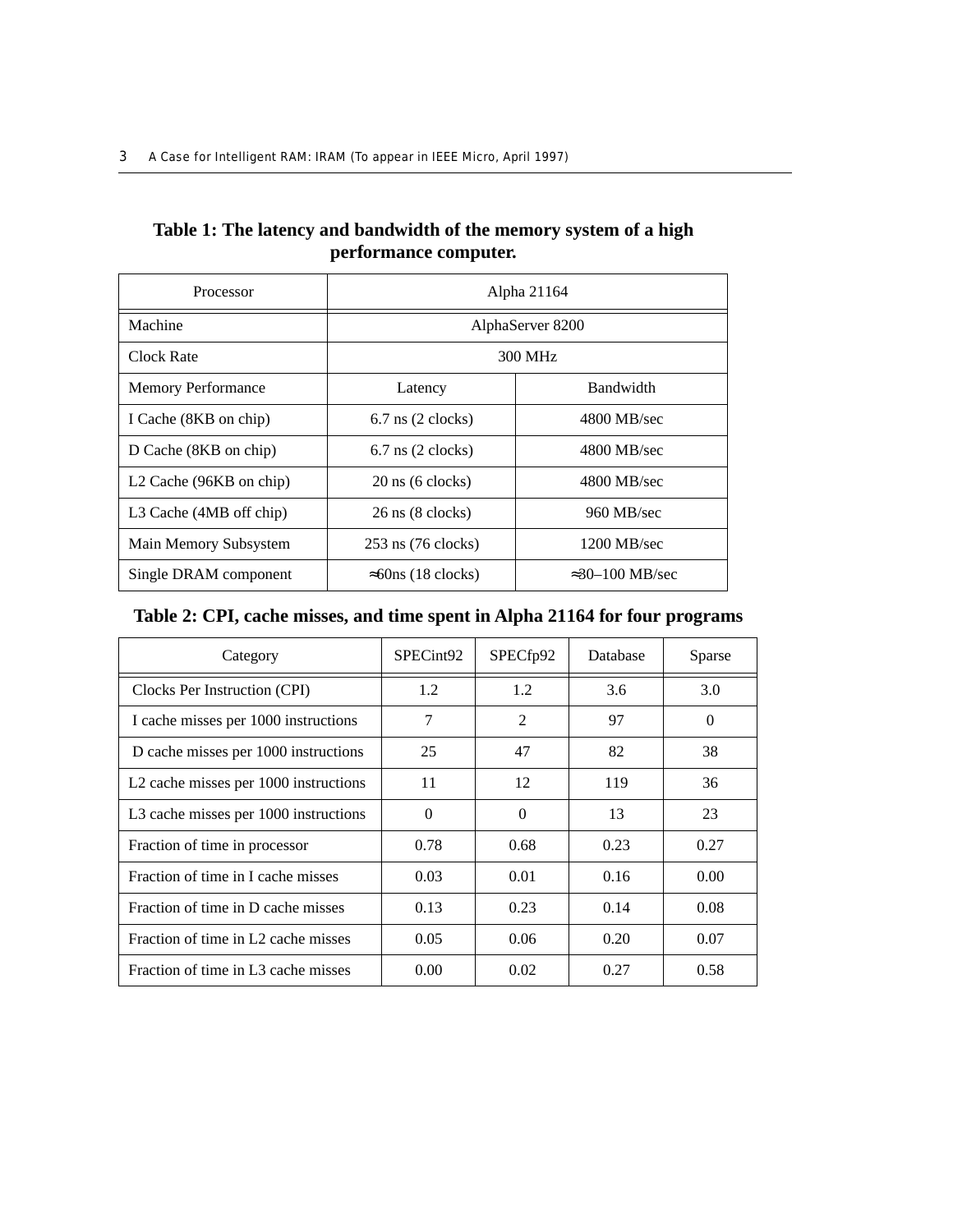Despite huge on- and off-chip caches and very sophisticated processors with out-of-order, dynamically scheduled superscalar pipelines capable of executing multiple instructions per clock cycle, the long latency and limited bandwidth to main memory dominates performance for many applications. For example, Table 2 shows clock cycles per instruction (CPI), cache misses, and fraction of time spent in each component of the Alpha 21164 for the SPEC92 integer CPU benchmarks, SPEC92 floating point CPU benchmarks, a data base program running a debit-credit benchmark, and a sparse matrix calculation called Sparse Linpack[Cve96]. The database and matrix computations spend about 75% of their time in the memory hierarchy. Although the 21164 is capable of executing 4 instructions per clock cycle for a peak CPI of 0.25, the average CPI for these applications was 3.0 to 3.6. Digital has since started shipping a 437 MHz version of the same processor with the same external memory system; with almost a 50% faster clock, an even larger fraction of application time will be spent waiting for main memory.

These extraordinary delays in the memory hierarchy occur despite tremendous resources being spent trying the bridge the processor-memory performance gap. We call the percent of die area and transistors dedicated to caches and other memory latency-hiding hardware the "*Memory Gap Penalty*". Table 3 quantifies the penalty; it has grown to 60% of the area and almost 90% of the transistors in several microprocessors[Pat97]. In fact, the Pentium Pro offers a package with two dies, with the larger die being the 512 KB second level cache.

While the Processor-Memory Performance Gap has widened to the point where it is dominating performance for many applications, the cumulative effect of two decades of 60% per year improvement in DRAM capacity has resulted in huge individual DRAM chips. This has put the DRAM industry in something of a bind. Figure 2 shows that over time the number of DRAM chips required for a reasonably configured PC has been shrinking. The required minimum memory size, reflecting application and operating system memory usage, has been growing at only about half to three-quarters the rate of DRAM chip capacity. For example, consider a word processor that requires 8MB; if its memory needs had increased at the rate of DRAM chip capacity growth, that word processor would have had to fit in 80KB in 1986 and 800 bytes in 1976. The result of the prolonged rapid improvement in DRAM capacity is fewer DRAM chips needed per PC, to the point where soon many PC customers may require only a single DRAM chip.

However, at a minimum, a system must have enough DRAMs so that their collective width matches the width of the DRAM bus of the microprocessor. This width is 64 bits in the Pentium and 256 bits in several RISC machines. Figure 3 shows that each fourfold increase in capacity––the traditional difference between DRAM generations––must be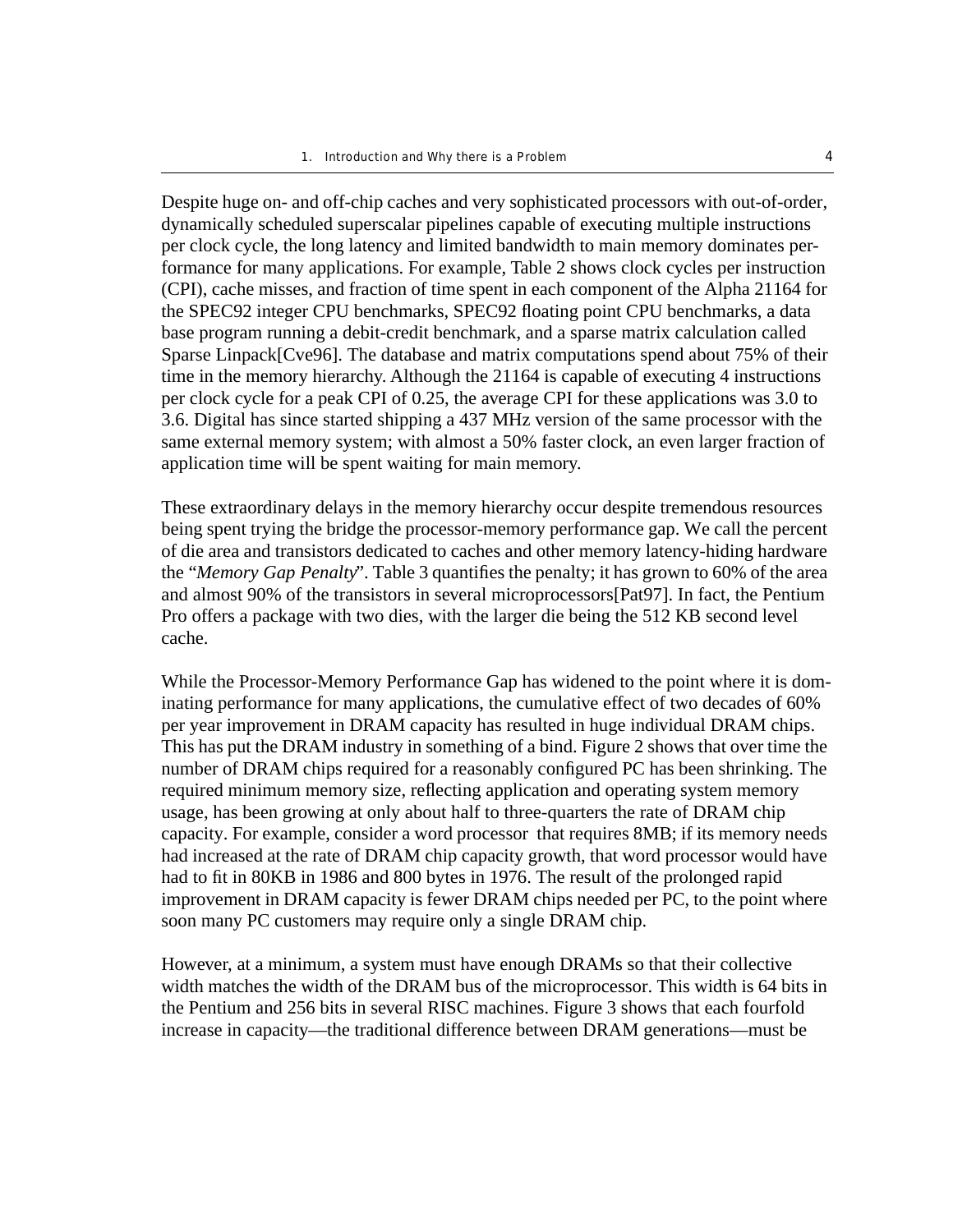| Year | Processor                         | On-Chip<br>Cache Size                             | Memory Gap<br>Penalty:<br>% Die Area<br>(not counting<br>pad ring) | Memory Gap<br>Penalty:<br><b>Transistors</b> | Die Area<br>$\text{m}^2$ | Total<br><b>Transistors</b> |
|------|-----------------------------------|---------------------------------------------------|--------------------------------------------------------------------|----------------------------------------------|--------------------------|-----------------------------|
| 1994 | Digital<br>Alpha<br>21164         | I: 8 KB,<br>D: 8KB,<br>L2:96KB                    | 37.4%                                                              | 77.4%                                        | 298                      | 9.3 M                       |
| 1996 | Digital<br>Strong-Arm<br>$SA-110$ | I: $16$ KB,<br>D: 16 KB                           | 60.8%                                                              | 94.5%                                        | 50                       | 2.1 <sub>M</sub>            |
| 1993 | Intel<br>Pentium                  | I: $8$ KB,<br>D: 8KB                              | 31.9%                                                              | $\approx 32\%$                               | $\approx 300$            | 3.1 M                       |
| 1995 | Intel<br>Pentium Pro              | I: $8$ KB,<br>D: 8 KB,<br>L <sub>2</sub> : 512 KB | $P: 22.5\%$<br>$+L2:100\%$<br>(Total: 64.2%)                       | $P: 18.2\%$<br>$+L2:100\%$<br>(Total: 87.5%) | P: 242<br>$+L2:282$      | P: 5.5 M<br>$+L2:31.0M$     |

**Table 3: Memory Gap Penalty for several microprocessors.**

accompanied by a fourfold increase in width to keep the minimum memory size the same. The minimum memory increment is simply the number of DRAM chips times the capacity of each chip. Figure 4 plots the memory increment with each DRAM generation and DRAM width.

The difficulty is that narrower DRAMs have always provided the lowest cost per bit: a 4 bit wide part can be, say, 10% cheaper than 16-bit wide part. Reasons for this difference include a cheaper package, less testing time, since testing time is a function of both chip width and chip capacity, and smaller die size, since the wider DRAMs have wider busses on chip and require more power and ground pins to accommodate more signal pins.This cost savings makes SIMMs containing narrower parts attractive.

Wide DRAMs are also more awkward to use in systems that provide error correction on data busses. A 64 bit data bus, for example, typically has 8 check bits, meaning that the width of memory is no longer necessarily a power of 2. It might seem like a SIMM module could use a new wide part for the data and an older narrow part for the check bits. The problem is that new high bandwidth DRAM interfaces, such as Synchronous DRAM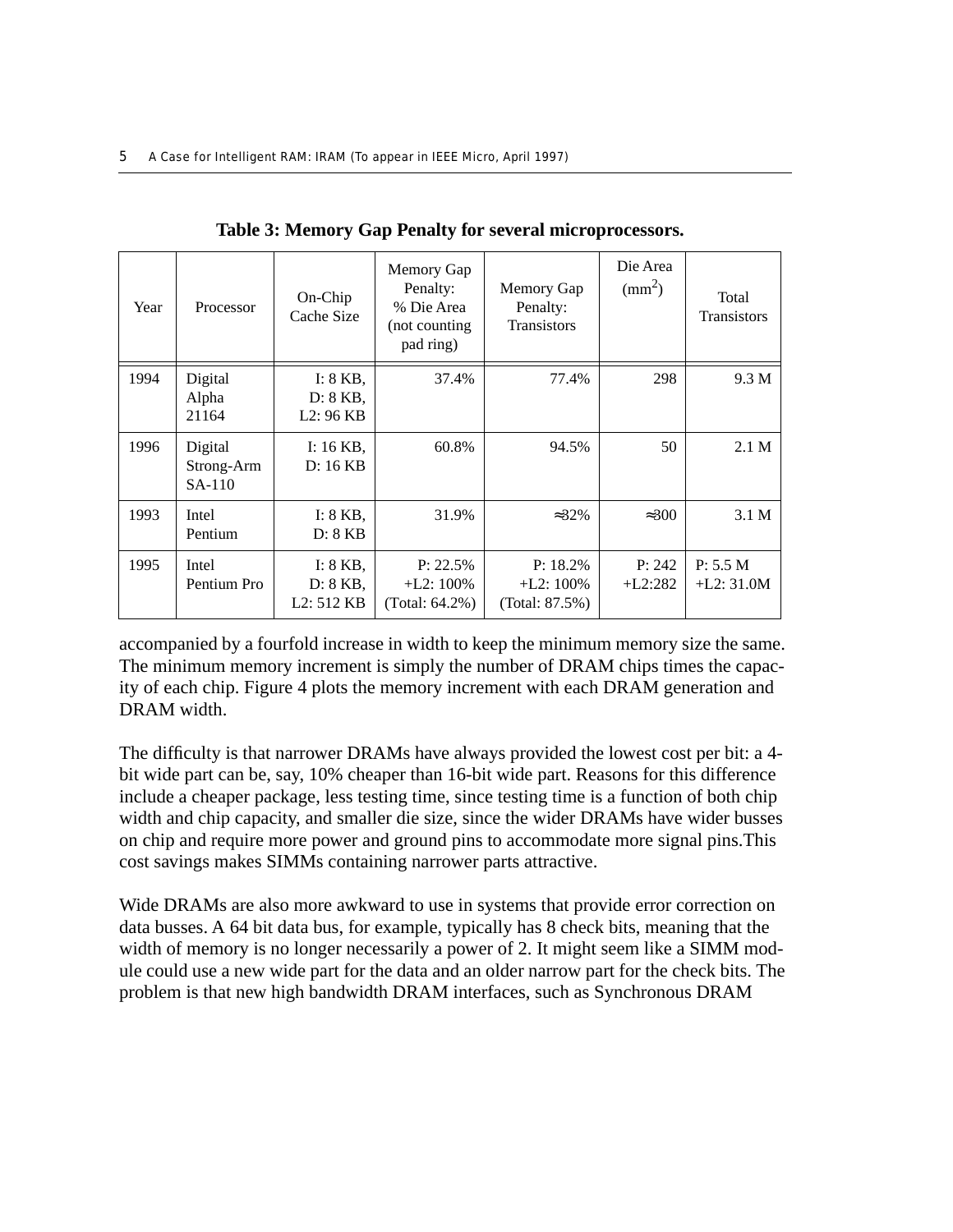

FIGURE 2. Number of DRAMs for a minimum memory size PC over time. Although the desirable minimum memory size

which interleaves memory banks internally, do not work well with older DRAMS. In such a world, 8-bit wide DRAMs are much more efficient to use than 32-bit wide DRAMs, as unused memory bits increases the effective cost.

Figures 2 to 4 suggest that customers may no longer automatically switch to the larger capacity DRAM as soon as the next generation matches the same cost per bit in the same organization because 1) the minimum memory increment may be much larger than needed, 2) the larger capacity DRAM will need to be in a wider configuration that is more expensive per bit than the narrow version of the smaller DRAM, or 3) the wider capacity does not match the width needed for error checking and hence results in even higher costs. SIMM packaging isolates the customer from the DRAMs within the SIMM, so it is likely that customers will prefer the cheapest SIMM, which might well have several smaller, narrower DRAMs rather than fewer larger, wider DRAMs. We expect either the 256 Mbit DRAM or 1 Gbit DRAM to see such a critical reception.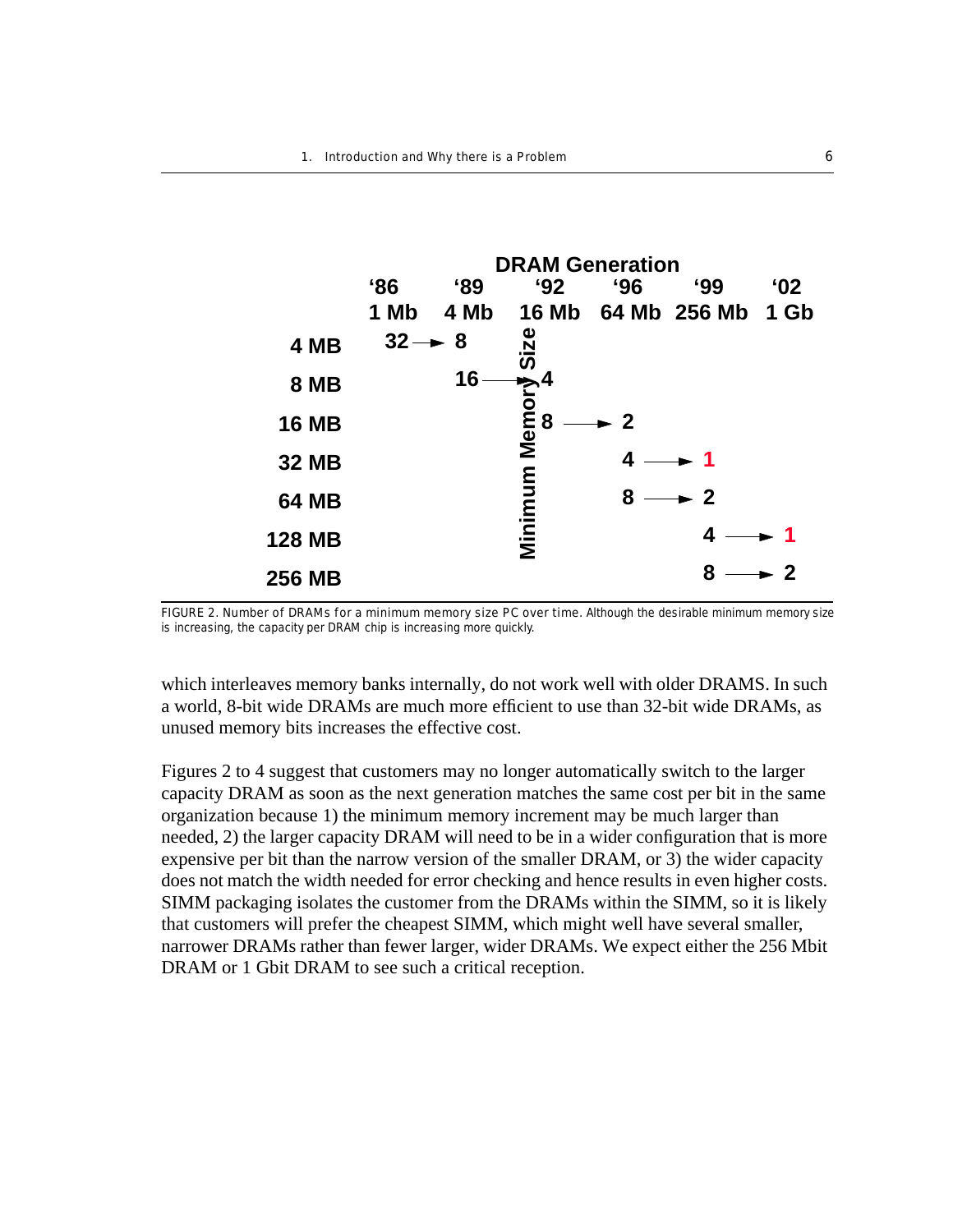

FIGURE 3. Relationship of DRAM bus width on microprocessor versus data width of DRAM chip and minimum number of DRAM chips and hence minimum memory capacity. Each rectangle represents a DRAM chip, with the area of the rectangle indicating the capacity and width indicating the number of data pins. For example, a 4-bit wide version of the 16 Mb DRAM requires 16 chips for a 64-bit bus or 32 MBytes ( $64/4 \times 16/8$ ). Using a 4-bit wide version of the 64 Mb DRAM with the same bus is also 16 chips, yielding 128 MBytes  $(64/4 \times 64/8)$ . Using the 16-bit wide version of the 64 Mb DRAM, the minimum memory increment returns to 32 MBytes( $64/16 \times 64/8$ ), since we need just 4 chips for that bus.

# **2. IRAM and Why it is a Potential Solution**

Given the growing processor-memory performance gap and the awkwardness of high capacity DRAM chips, we believe that it is time to consider unifying logic and DRAM. We call such a chip an "IRAM", standing for Intelligent RAM, since most of transistors on this merged chip will be devoted to memory. The reason to put the processor in DRAM rather than increasing the on-processor SRAM is that DRAM is in practice approximately 20 times denser than SRAM[Prz94].(The ratio is much larger than the transistor ratio because DRAMs use 3D structures to shrink cell size). Thus, IRAM enables a much larger amount of on-chip memory than is possible in a conventional architecutre.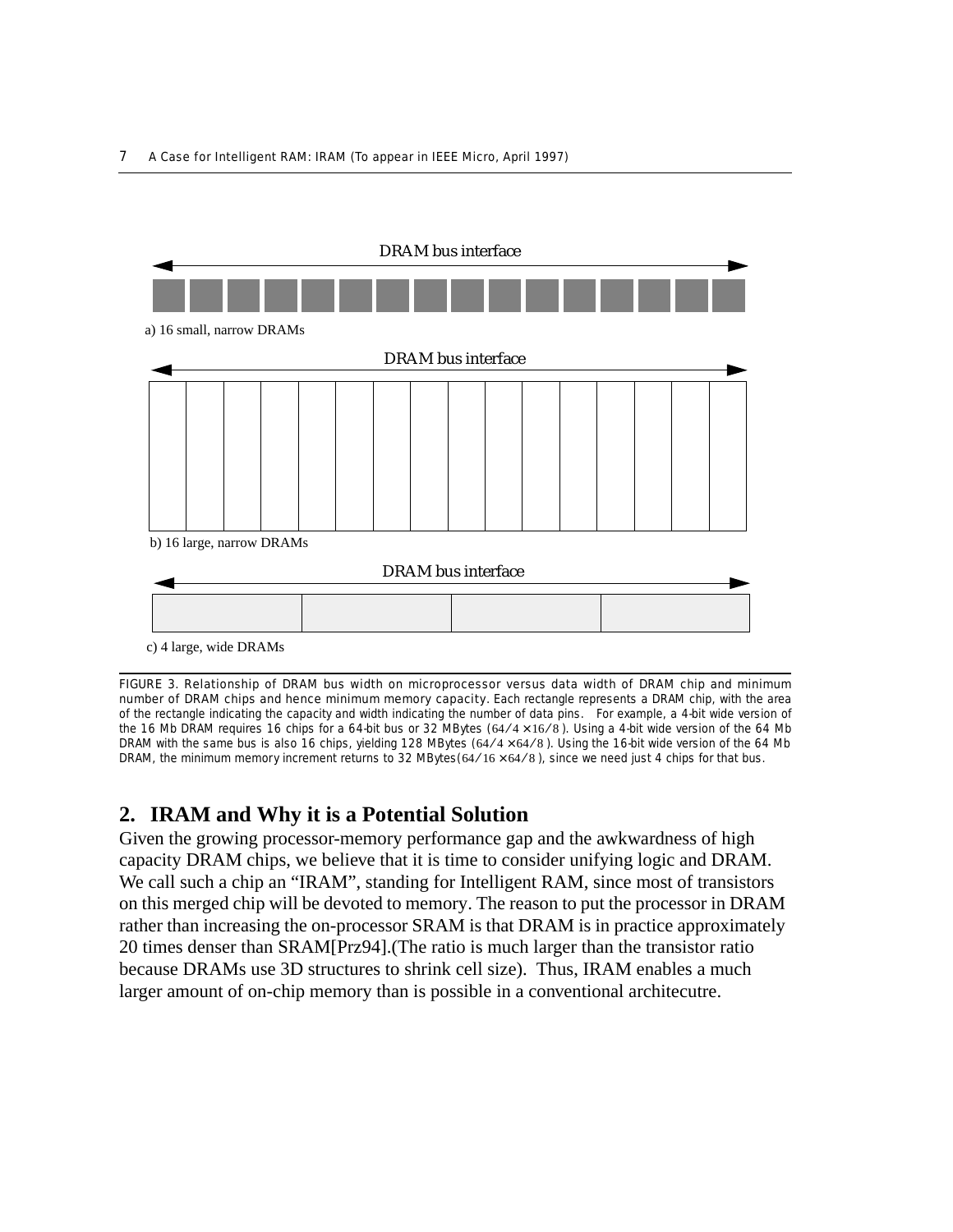

FIGURE 4. A minimum memory size for two DRAM bus widths as DRAM capacity changes. One bar shows the size for a 64-bit interface, used on the Intel Pentium, and the other is a 256-bit interface, used by several RISC chips.

Although others have examined this issue in the past, IRAM is attractive today for several reasons. First, the gap between the performance of processors and DRAMs has been widening at 50% per year for 10 years, so that despite heroic efforts by architects, compiler writers, and applications developers, many more applications are limited by memory speed today than in the past. Second, since the actual processor occupies only about onethird of the die (Table 3), the upcoming gigabit DRAM has enough capacity that whole programs and data sets can fit on a single chip. In the past, so little memory could fit onchip with the CPU that IRAMs were mainly considered as building blocks for multiprocessors [Bar78][Kog95][Noa93]. Third, DRAM dies have grown about 50% each generation; DRAMs are being made with more metal layers to accelerate the longer lines of these larger chips. Also, the high speed interface of synchronous DRAM will require fast transistors on the DRAM chip. These two DRAM trends should make logic on DRAM closer to the speed of logic on logic fabs than in the past.

#### **Potential Advantages of IRAM**

**1) Higher Bandwidth.** A DRAM naturally has extraordinary internal bandwidth, essentially fetching the square root of its capacity each DRAM clock cycle; an on-chip proces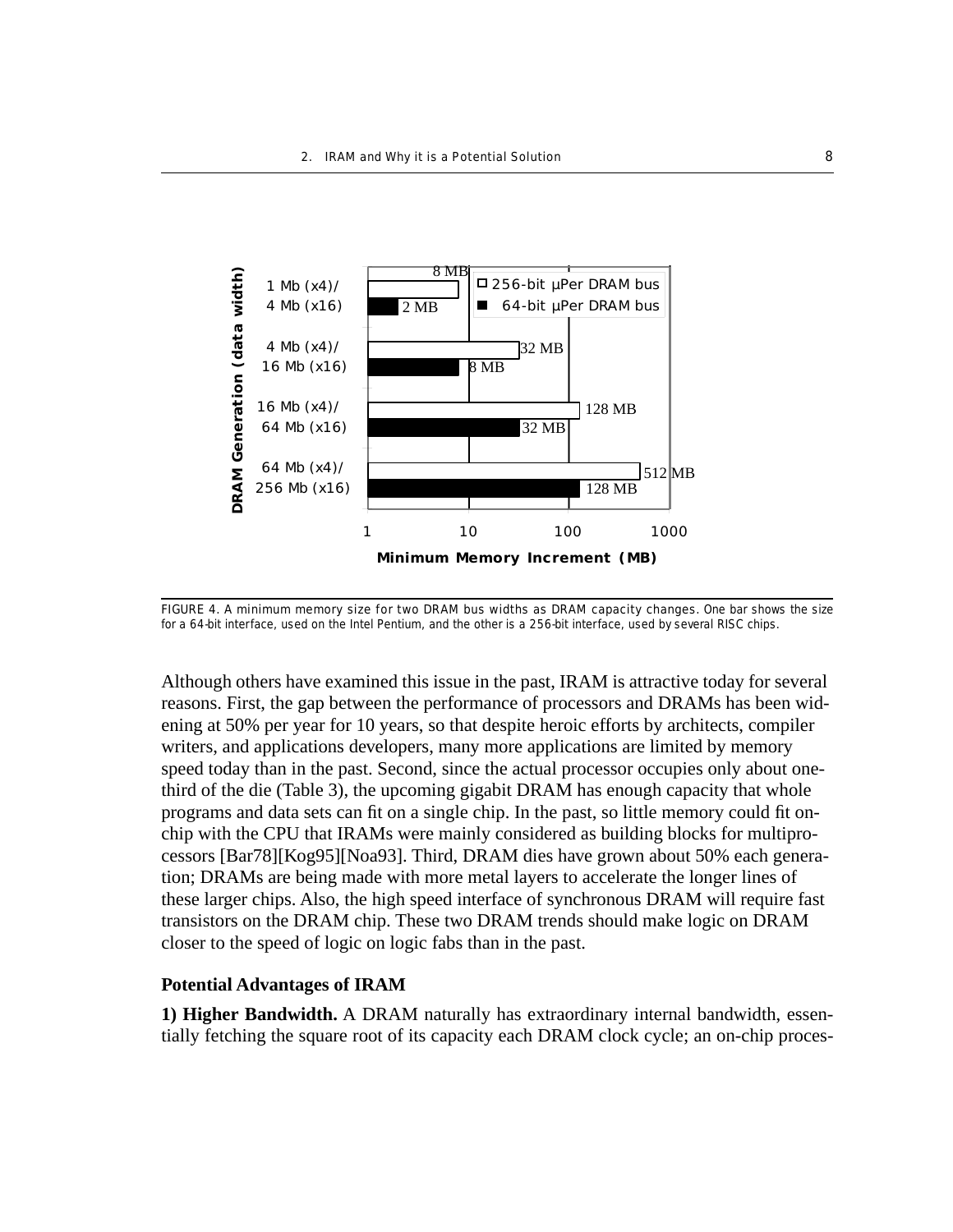sor can tap that bandwidth.The potential bandwidth of the gigabit DRAM is even greater than indicated by its logical organization. Since it is important to keep the storage cell small, the normal solution is to limit the length of the bit lines, typically with 256 to 512 bits per sense amp. This quadruples the number of sense amplifiers. To save die area, each block has a small number of I/O lines, which reduces the internal bandwidth by a factor of about 5 to 10 but still meets the external demand. One IRAM goal is to capture a larger fraction of the potential on-chip bandwidth.

For example, two prototype 1 gigabit DRAMs were presented at ISSCC in 1996. As mentioned above, to cope with the long wires inherent in  $600 \text{ mm}^2$  dies of the gigabit DRAMs, vendors are using more metal layers: 3 for Mitsubishi and 4 for Samsung. The total number of memory modules on chip is 512 2-Mbit modules and 1024 1-Mbit modules, respectively.

Thus a gigabit IRAM might have 1024 memory modules each 1K bits wide. Not only would there be tremendous bandwidth at the sense amps of each block, the extra metal layers enable more cross-chip bandwidth. Assuming a 1Kbit metal bus needs just 1mm, a 600 mm<sup>2</sup> IRAM might have 16 busses running at 50 to 100 MHz. Thus the internal IRAM bandwidth should be as high as 100-200 GBytes/sec. For comparison, the sustained memory bandwidth of the AlphaServer 8400––which includes a 75 MHz, 256-bit memory bus– –is 1.2 Gbytes/sec. Recently, several computer architecture researchers have made the case that memory bandwidth will increasingly limit performance [Bur96] [Per96][Wul95].

**2) Lower Latency.** To reduce latency, the wire length should be kept as short as possible. This suggests the fewer bits per block the better. In addition, the DRAM cells furthest away from the processor will be slower than the closest ones. Rather than restricting the access timing to accommodate the worst case, the processor could be designed to be aware when it is accessing "slow" or "fast" memory. Some additional reduction in latency can be obtained simply by not multiplexing the address as there is no reason to do so on an IRAM. Also, being on the same chip with the DRAM, the processor avoids driving the offchip wires, potentially turning around the data bus, and accessing an external memory controller. In summary, the access latency of an IRAM processor does not need to be limited by the same constraints as a standard DRAM part. Much lower latency may be obtained by intelligent floorplanning, utilizing faster circuit topologies, and redesigning the address/data bussing schemes.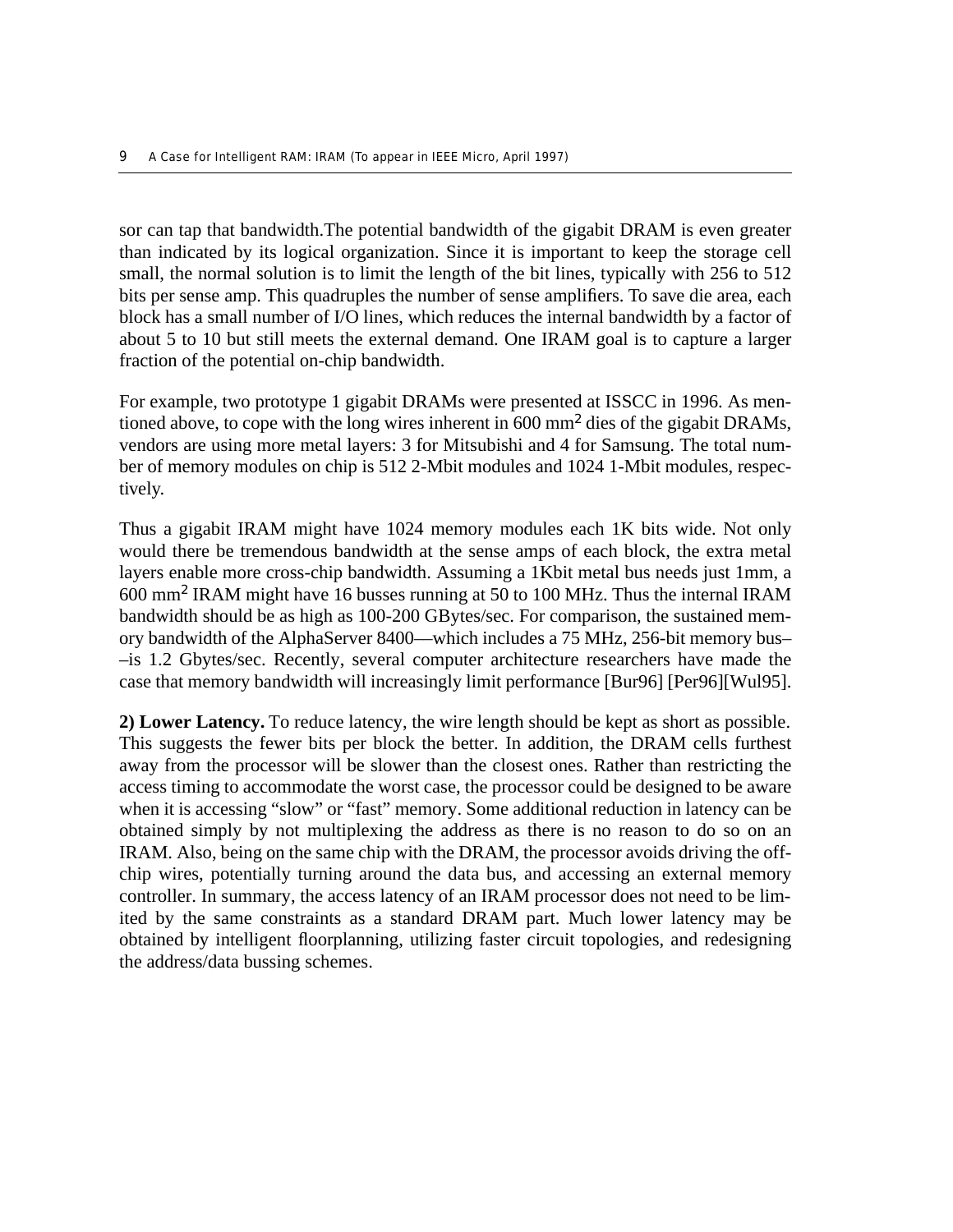The potential memory latency for random addresses of less than 30 ns is possible for a latency-oriented DRAM design on the same chip as the processor; this is as fast as second level caches. Recall that the memory latency on the AlphaServer 8400 is 253 ns.

These first two points suggest IRAM offers performance opportunities for two types of applications:

- 1. Applications with predictable memory accesses, such as matrix manipulations, may take advantage of the potential 50X to 100X increase in IRAM bandwidth; and
- 2. Applications with unpredictable memory accesses and very large memory "footprints", such as data bases, may take advantage of the potential 5X to 10X decrease in IRAM latency.

**3) Energy Efficiency.** Integrating a microprocessor and DRAM memory on the same die offers the potential for improving energy consumption of the memory system. DRAM is much denser than SRAM, which is traditionally used for on-chip memory. Therefore, an IRAM will have many fewer external memory accesses, which consume a great deal of energy to drive high-capacitance off-chip buses. Even on-chip accesses will be more energy efficient, since DRAM consumes less energy than SRAM. Finally, an IRAM has the potential for higher performance than a conventional approach. Since higher performance for some fixed energy consumption can be translated into equal performance at a lower amount of energy, the performance advantages of IRAM can be translated into lower energy consumption [Fro97].

**4) Memory Size and Width.** Another advantage of IRAM over conventional designs is the ability to adjust both the size and width of the on-chip DRAM. Rather than being limited by powers of 2 in length or width, as is conventional DRAM, IRAM designers can specify exactly the number of words and their width. This flexibility can improve the cost of IRAM solutions versus memories made from conventional DRAMs.

**5) Board Space.** Finally, IRAM may be attractive in applications where board area is precious––such as cellular phones or portable computers––since it integrates several chips into one.

#### **Potential Disadvantages of IRAM**

In addition to these potential advantages, several questions must be answered for IRAM to succeed: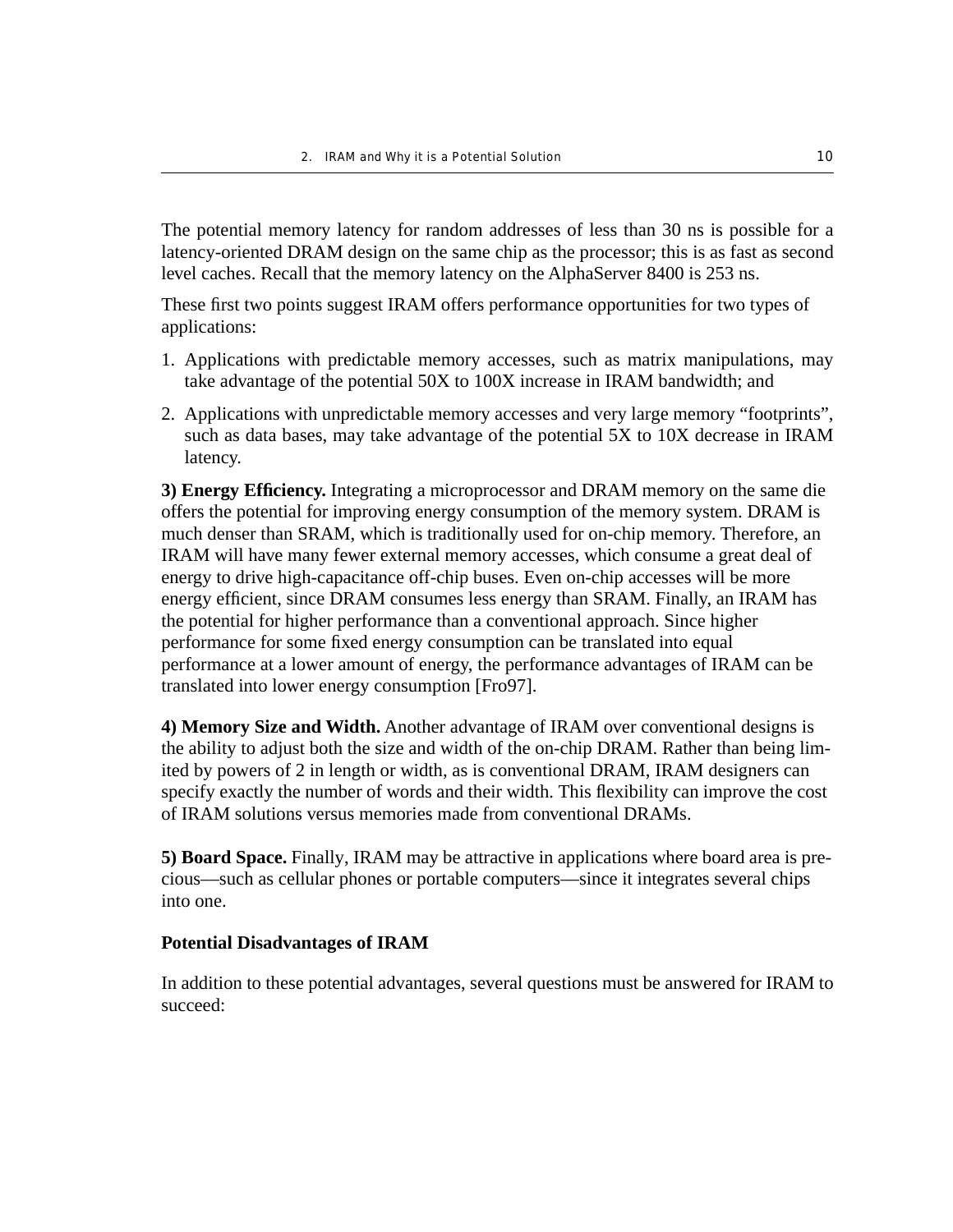**1) Area and speed of logic in a DRAM process**: Discussions with experts in circuit design and process have suggested that the area cost might be 30% to 70%, and the speed cost today might be 30% to 100%.

**2) Area and power impact of increasing bandwidth to DRAM core**: Standard DRAM cores are designed with few, highly multiplexed I/O lines to reduce area and power. To make effective use of a DRAM core's internal bandwidth, we will need to add more I/O lines. The area increase will affect the cost per bit of IRAM.

**3) Retention time of DRAM core when operating at high temperatures**: Giacalone [Gia96] gave a rule of thumb of halving the retention rate for every increase of 10 degrees centigrade; thus, refresh rates could rise dramatically if the IRAM is run at the temperature of some microprocessors.

**4) Scaling a system beyond a single IRAM**: Even though a gigabit DRAM contains 128 Mbytes, there will certainly be systems needing more memory. Thus a major architecture challenge is quantifying the pros and cons over several potential solutions.

**5) Matching IRAM to the commodity focus of the DRAM industry**: Today's DRAMs are second sourced commodities that are interchangeable, which allows them to be manufactured in high volumes. Unless a single processor architecture was adopted, adding a processor would stratify IRAMs and effectively reduce interchangeability.

**6) Testing IRAM**: The cost of testing during manufacturing is significant for DRAMs. Adding a processor would significantly increase the test time on conventional DRAM testers.

# **3. Quantifying the Potential Advantages of IRAM**

This section looks at three early attempts to quantify what might be done with IRAM technology [Pat97] [Fro97].

## **Estimating Performance of an IRAM Alpha**

The fastest current microprocessor, the Alpha 21164, was described in sufficient detail [Cve96] to allow us to estimate performance of an IRAM using a similar organization. The Alpha 21164 has three caches on-chip: an 8 KB instruction cache, an 8 KB data cache, and a 96 KB level 2 cache. The system measured included a third level 4 MB cache off chip. Table 1 on page 3 describes the chip and system. If we were designing an IRAM from scratch we would surely make different decisions about the memory hierarchy, but a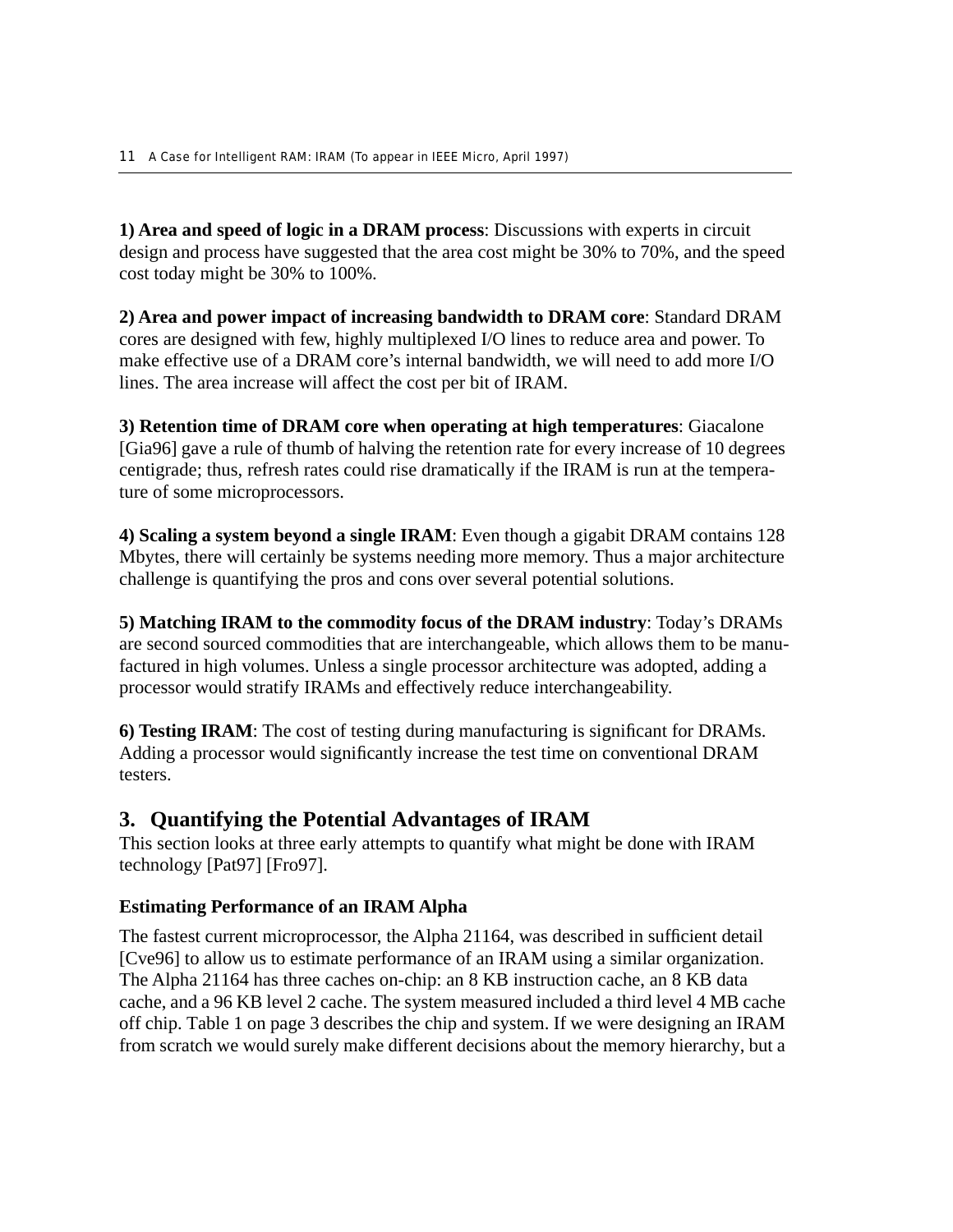performance estimate of this conventional design suggests the potential of IRAM. Given the estimate of where time is spent from Table 2 on page 3, the next step is to estimate the performance of each piece if this microprocessor was implemented as an IRAM. Table 4 shows the performance factor that we multiply the Alpha performance parameters to estimate the speed of an IRAM[Pat97].Rather than pick a single number of each category, we pick optimistic and pessimistic factors for each piece.

| Portion of<br>microprocessor | Optimistic<br><b>Time Factor</b> | Pessimistic<br>Time Factor |
|------------------------------|----------------------------------|----------------------------|
| Logic                        | 1.3                              | 2.0                        |
| <b>SRAM</b>                  | 11                               | 1.3                        |
| <b>DRAM</b>                  | 01                               | 02                         |

**Table 4: Performance Factors for estimating IRAM performance.**

As mentioned above, guesses for the slowdown of logic in a DRAM process range from 1.3 to 2.0. We use these as our optimistic and pessimistic factors for the logic portion of the processor in Table 4. A common mistake is to assume that everything on the microprocessor would slowdown by that factor. As shown in Table 3, however, the vast majority of transistors in recent microprocessors are used for SRAM. Hence we use a separate factor for the speed of SRAM in a DRAM process of 1.1 to 1.3 times slower. Finally, the time to main memory should be 5 to 10 times faster in IRAM than the 253 ns of the Alpha system in Table 1. Hence we multiply the times by 0.1 to 0.2.

Although some will argue with these values, our purpose is to suggest an approach to estimating performance so that others can supply their own values. We have not seen discussions of SRAM performance separately from logic performance, yet a combined performance estimate may lead to inaccurate predictions.

Although an IRAM would likely use a different memory hierarchy, for purposes of estimating performance we will use the 21164 organization and adjust performance. We first multiply the processor time by the full logic slowdown, despite the possibility that the clock rate is limited by the speed of hits in the I and D caches. Next, since misses from I and D caches go to the slower L2 cache, we multiply those misses by the SRAM factor. Misses from L2 cache on an IRAM would go to the on-chip DRAM. As we can have a much wider interface on chip and since we believe a latency oriented DRAM could have much lower latency, we will assume the misses from L2 cache will be about the same speed. Finally, we believe misses from L3 would be much faster than the 253 ns of the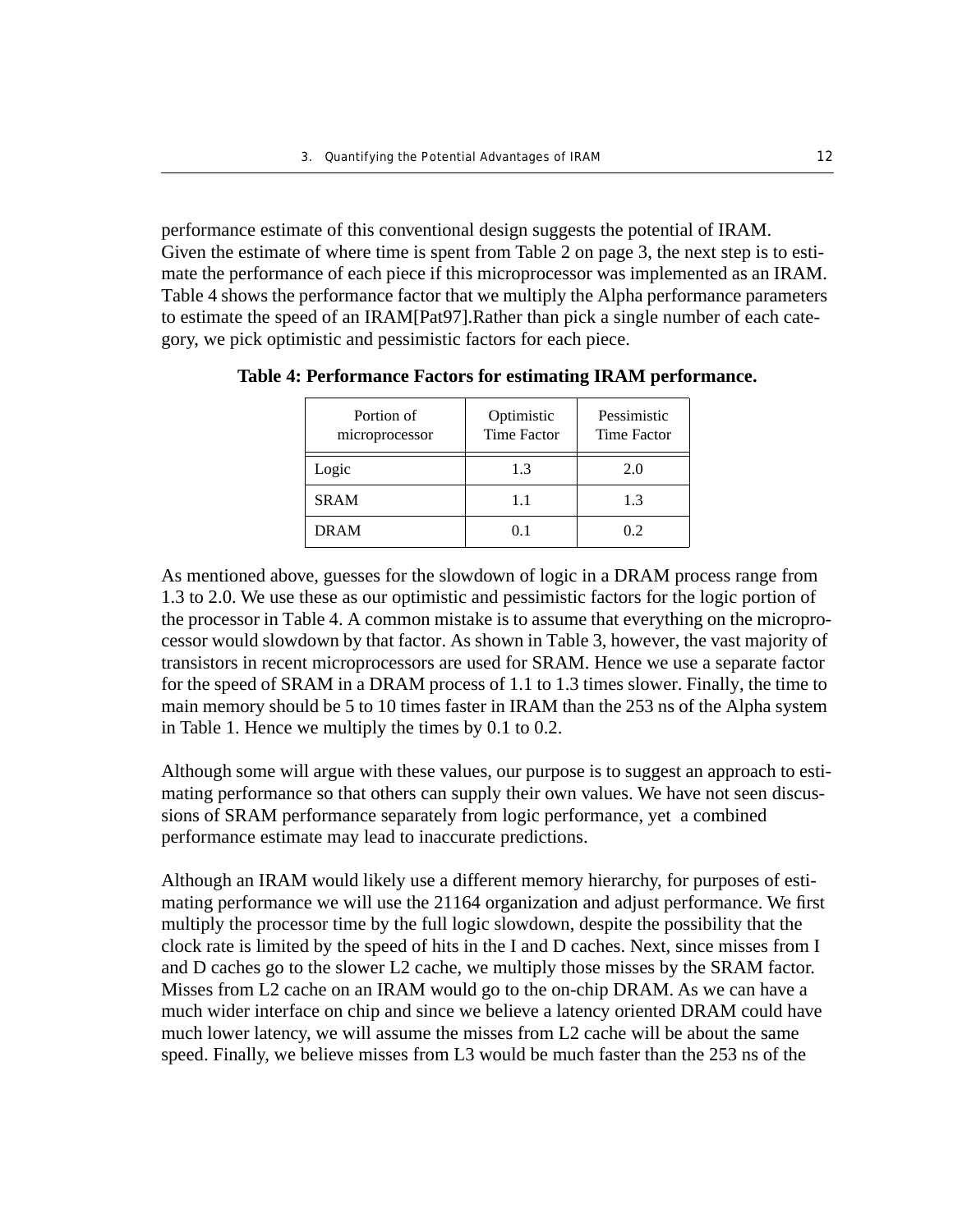Alpha, so we multiply them by the DRAM factor.

Table 5 shows the optimistic and pessimistic performance factors for an IRAM organized like an Alpha 21164. As expected, the SPEC92 benchmarks are the poorest performers in IRAM because they spend little time in the memory hierarchy, being 1.2 to 1.8 times slower, depending on the IRAM time factors. Note that the database varies from a little slower to a little faster, and that sparse linpack varies from 1.2 to 1.8 times *faster*.

| Category                                                    | SPECint92 |      | SPECf <sub>p92</sub> |      | Database |      | Sparse |      |
|-------------------------------------------------------------|-----------|------|----------------------|------|----------|------|--------|------|
|                                                             | Opt.      | Pes. | Opt.                 | Pes. | Opt.     | Pes. | Opt.   | Pes. |
| Fraction of time in processor                               | 1.02      | 1.57 | 0.89                 | 1.36 | 0.30     | 0.46 | 0.35   | 0.54 |
| Fraction of time in I cache misses                          | 0.04      | 0.05 | 0.01                 | 0.01 | 0.18     | 0.21 | 0.00   | 0.00 |
| Fraction of time in D cache misses                          | 0.14      | 0.17 | 0.26                 | 0.30 | 0.15     | 0.18 | 0.08   | 0.10 |
| Fraction of time in L2 cache misses                         | 0.05      | 0.05 | 0.06                 | 0.06 | 0.20     | 0.20 | 0.07   | 0.07 |
| Fraction of time in L3 cache misses                         | 0.00      | 0.00 | 0.00                 | 0.00 | 0.03     | 0.05 | 0.06   | 0.12 |
| Total = ratio of time vs. alpha<br>$(>1$ means IRAM slower) | 1.25      | 1.83 | 1.21                 | 1.74 | 0.85     | 1.10 | 0.56   | 0.82 |

**Table 5: Using optimistic and pessimistic parameters from Table 4 to estimate IRAM performance for four programs.**

This study was based in part on two benchmarks that rarely miss in the caches. The SPEC92 programs, used in the original Alpha study [Cve 96], are infamous for their light use of the memory hierarchy; this infamy is one reason they were retired and replaced by the SPEC95 benchmarks. Hence many real programs don't behave like SPEC92.

Although every computer designer wants the fastest hardware in which to design microprocessors, there is a range of performance that is acceptable for the end result. An IRAM Alpha falls within the range of acceptable performance for the highest performance microprocessors. And if the memory gap continues to grow, as we expect, then we can expect IRAMs to have even better performance relative to conventional designs.

If performance were the only potential advantage of IRAM, then these results might *not* be sufficient to justify the bold step of producing microprocessors in a DRAM fab. Reasons for IRAM would have to include the cost savings of amortizing the fab cost using DRAM chips, lower power, less board space, or lower cost due to getting the exact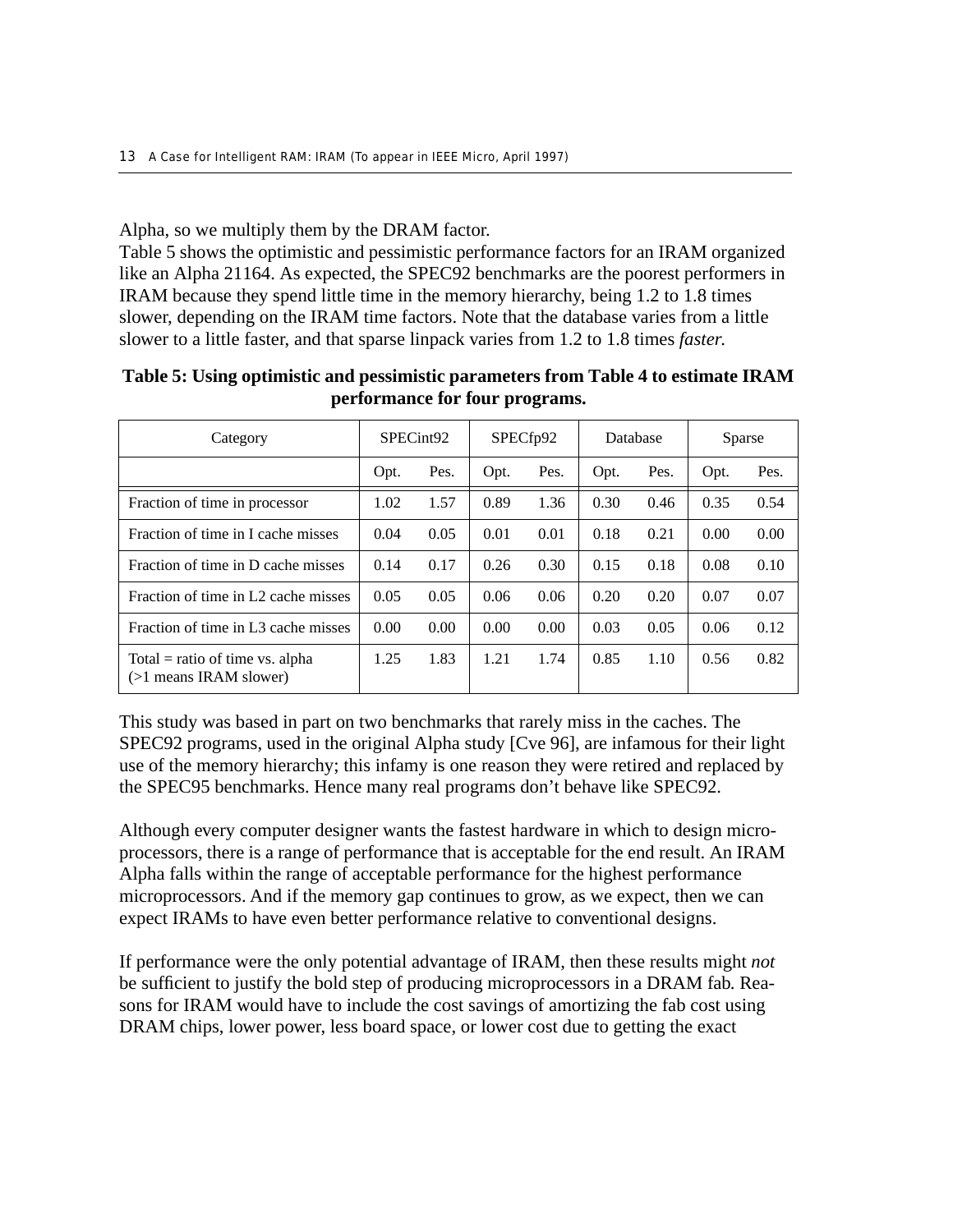amount of memory on chip.

Keep in mind, however, that the performance estimate for this case study is based on using a conventional microprocessor organization as an IRAM, which is unlikely to be the best way to exploit a new technology. The next section explores one alternative model that better utilizes the potential of IRAM.

#### **Estimating Performance of an IRAM Vector Processor**

High speed microprocessors rely on *instruction level parallelism* (ILP) in programs, which means the hardware has the potential short instruction sequences to execute in parallel. As mentioned above, these high speed microprocessors rely on getting hits in the cache to supply instructions and operands at a sufficient rate to keep the processors busy.

An alternative model to exploiting ILP that does not rely on caches is *vector processing*. It is a well established architecture and compiler model that was popularized by supercomputers, and it is considerably older than superscalar. Vector processors have high-level operations that work on linear arrays of numbers.

Advantages of vector computers and the vectorized programs that run on them include:

- 1. Each result is independent of previous results, which enables deep pipelines and high clock rates.
- 2. A single vector instruction does a great deal of work, which means fewer instruction fetches in general and fewer branch instructions and so fewer mispredicted branches.
- 3. Vector instructions often access memory a block at a time, which allows memory latency to be amortized over, say, 64 elements.
- 4. Vector instructions often access memory with regular (constant stride) patterns, which allows multiple memory banks to simultaneously supply operands.

These last two advantages mean that vector processors do not rely on data caches to have high performance. They rely instead on low latency main memory, often made from SRAM, using up to 1024 memory banks to get high memory bandwidth.

In addition to an interleaved, low latency main memory, vector computers have large register sets, typically 8 to 16 "vector registers" each with about 64 to 128 64-bit elements. Thus they have 32K bits to 128K bits of multiported, high speed registers.Vector processors also depend on multiple, pipelined functional units, as do recent high speed microprocessors. To match these high speed functional units to the high bandwidth memory,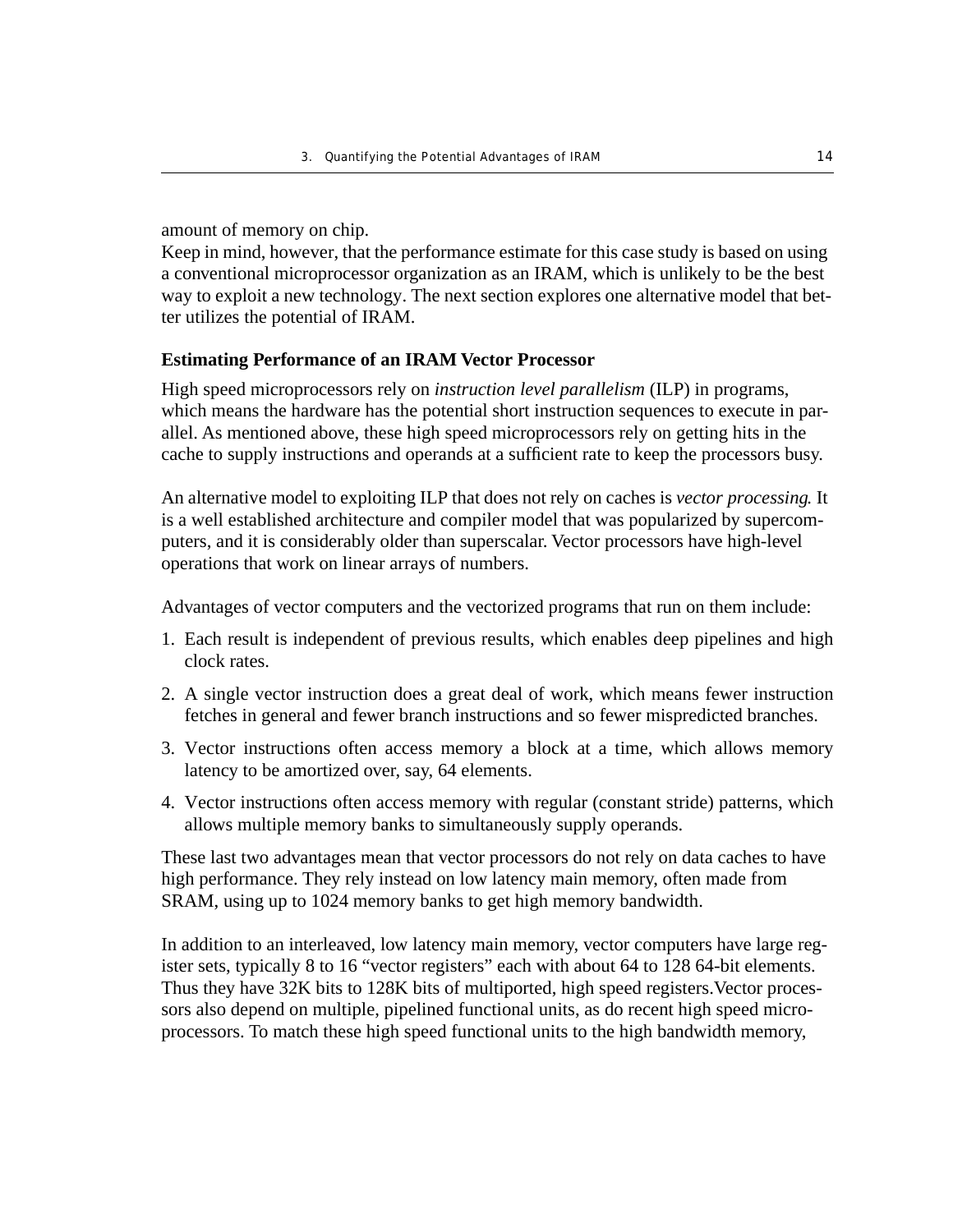vector processors have multiple ports between the processor and memory. An IRAM memory has low latency and is highly interleaved, hence an IRAM naturally matches the needs of a vector processor. As we head towards hundreds of millions of transistors on a chip, the large register set and multiple, pipelined functional units are also quite plausible. Thus vectors appear to be one promising way to exploit IRAM.

Moreover, vectors easily allow a trade-off of more hardware and slower clock rate without sacrificing peak performance. For example, a vector processor with a clock rate of N that operates on 2 elements per clock cycle has the same peak performance as a vector processor with a clock rate of 2N that operates on 1 element per clock cycle. Allowing for multiple instructions per cycle in a vector machine is dones with "multiple pipes." For example, the Cray T90 uses 2 pipes and the Fujitsu VP500 uses 8 pipes. Hence even if IRAM logic were slower by a factor of 2, a IRAM vector processor could have the same peak performance by consuming twice as many elements per clock cycle, trading transistors for clock rate. The observed performance would of cousre depend on application characterisics.

As shown in Figure 5, an IRAM vector microprocessor might include the following:

- Sixteen 1024-bit wide memory ports on the IRAM, offering a collective 100 GB/sec of memory bandwidth.
- Sixteen 128 element vector registers.
- Pipelined vector units for floating point add, multiply, divide, integer operations, loadstore, and multimedia operations
- Rather than operate one element at a time, a eight pipe vector processor can operate on eight elements in a clock cycle at the cost of multiple vector units.

IRAM might have spectacular vector performance. In a 0.18 micron DRAM process with a 600 mm<sup>2</sup> chip, a high performance vector accelerator might have 8 Add-Multiply units running at 500 MHz and 16 1-Kbit busses running at 50 MHz. This combination offers 8 GFLOPS and 100 Gbytes/sec, which is a balanced vector system. Putting this performance in perspective, the fastest vector uniprocessor, the Cray T90, achieves a speed of 1.5 GFLOPS on 1000 x 1000 Linpack. Historically, Cray Research vector processors have doubled in performance every 36 months, so an 8 GFLOPS IRAM of the Gbit generation might be faster than \$1M vector processor of that era.

The challenge with vector processing is what fraction of the computation can be accelerated by vector processing. Classically, scientific programs that deal with matrices have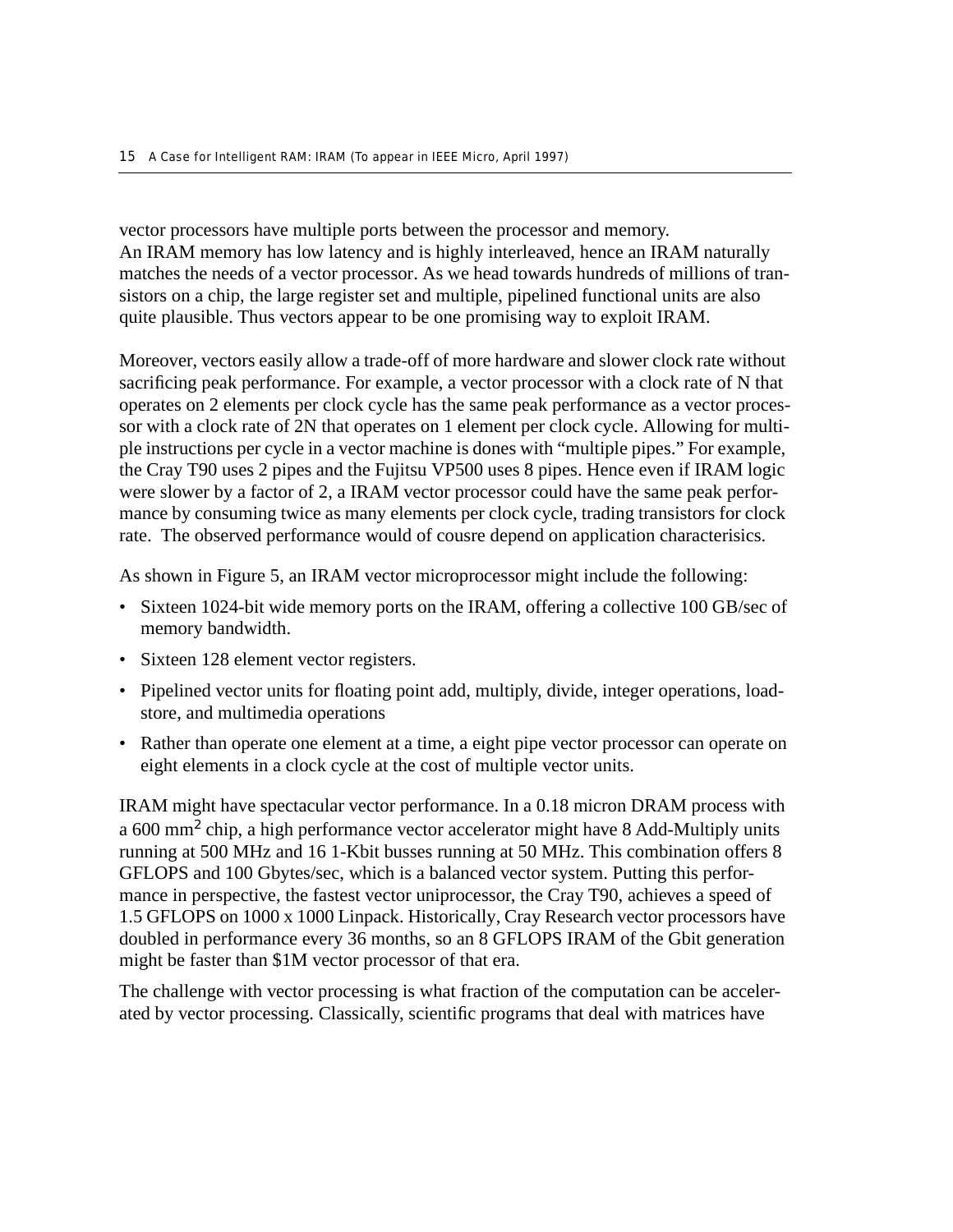benefited from vector processing. New multimedia and DSP applications of computers may lend themselves to vector processors as well. Indeed, the new MMX extension of the 80x86 instruction set can be thought of as a modest vector extension. Using vector terminology, MMX has eight vector registers each with eight 8-bit elements and its functional units each use eight pipes.

This study is *not*t intended to suggest the fate of IRAM depends on the popularity of vector processing. It *is* intended to show that IRAM has performance features that may lead to trade-offs that are very different from conventional microprocessor design, and that even these initial investigations show promise.

#### **Estimating Energy Efficiency of IRAM**

The increasing prevalence of portable computing has promoted energy efficiency from a concern primarily of circuit designers to an issue of general interest to the computer architecture community. While many have examined efficiency of the processor, our goal is to



FIGURE 5. Organization of the IRAM design.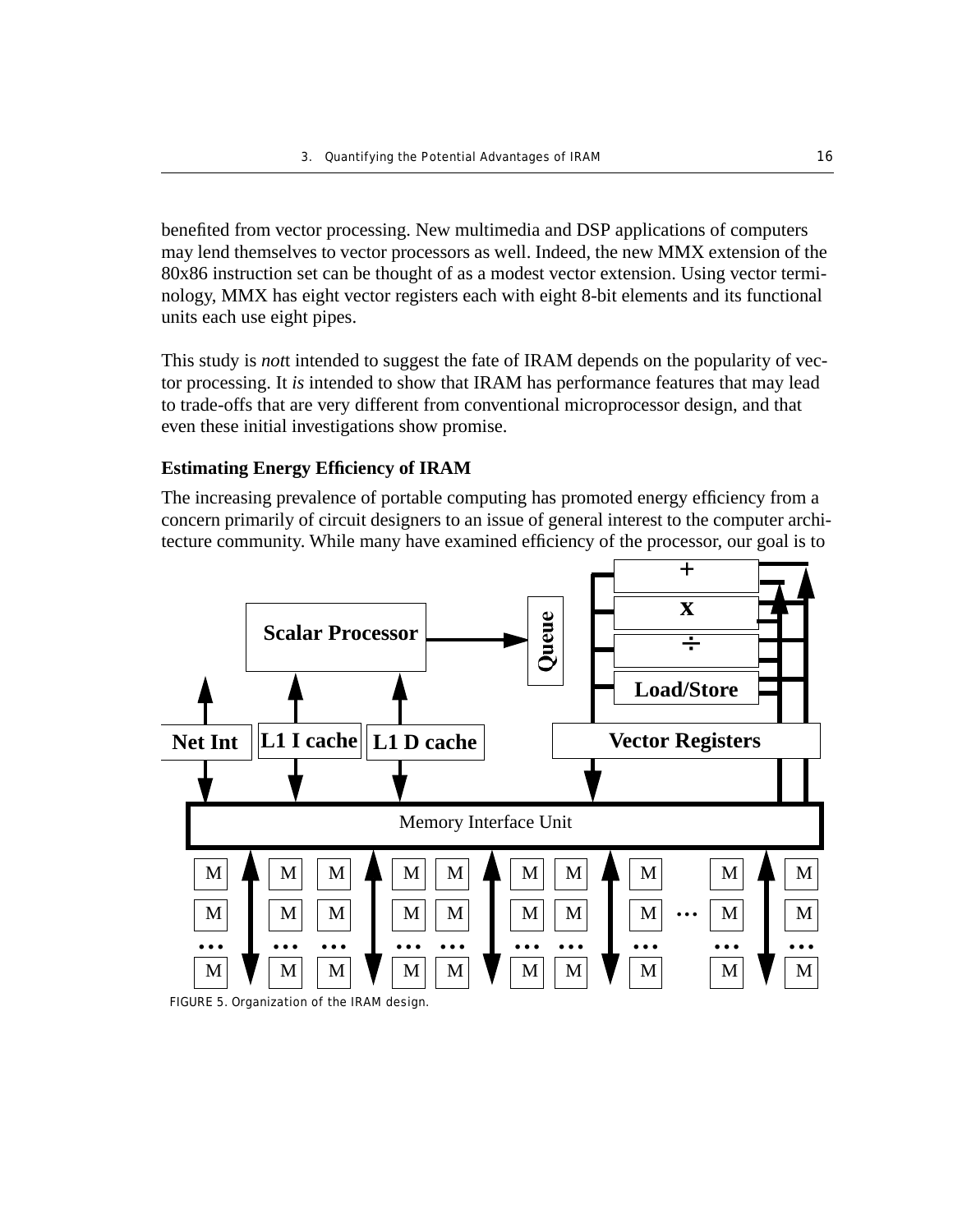examine the energy consumed by the memory system.

Power can be a deceiving metric, since it does not directly relate to battery life. As an extreme case, putting the processor in sleep mode wins if power is the only metric, yet this solution allows no work to be accomplished. Hence energy efficiency, expressed either as Joules per Instruction or MIPS per Watt, better measures how a given machine best utilizes limited battery life.

Fromm et al compare the energy efficiency of the Digital StrongARM memory system, including a 16KB instruction cache and a 16 KB data cache on chip, to an IRAM memory system [Fro97]. Looking the number of bits per unit area of the StrongARM caches versus a DRAM of a similar technology we see a difference of almost 50:1, considerably larger than the conventional wisdom of 20:1 between an SRAM and DRAM cell. Taking a conservative tack, they compare the StrongARM to an IRAM with memory ratios of 16:1 and 32:1.The table below shows the energy efficiency advantage of IRAM. Depending on the benchmark, the IRAM advantage is roughly a factor of 2 to 4.

| <b>Benchmark</b>                       | peri | gcc   | hyfsys | compress |
|----------------------------------------|------|-------|--------|----------|
| $\overline{\text{IRAM}}$ , 16:1 memory |      |       |        |          |
| IRAM, $32:1$ memory                    |      | ے ، ب |        |          |

# **4. Related Work**

IRAM may be timely, but it is not a new idea. We have found three categories to be useful in classifying related work:

**1) Accelerators**. This category includes some logic on chip to make a DRAM run well for a restricted application. Most of the efforts have been targeted at graphics, where logic is included with memory to be used as the frame buffer. The best known example is Video DRAM. Other examples are Mitsubishi's 3D-DRAM, which includes a portion of the Zbuffer logic with 10 Mbits of DRAM to speedup 3D graphics [Dee94], and Neomagic's graphics accelerator for portable PCs. A non-graphics examples include a L2 cache that uses DRAM to increase size [Gia96].

**2) Uniprocessors**. This category combines a processor with on-chip DRAM. This part might be attractive because of high performance, good power-performance of the system, good cost-performance of the system, or combinations of all three [Shi96] [Sau96].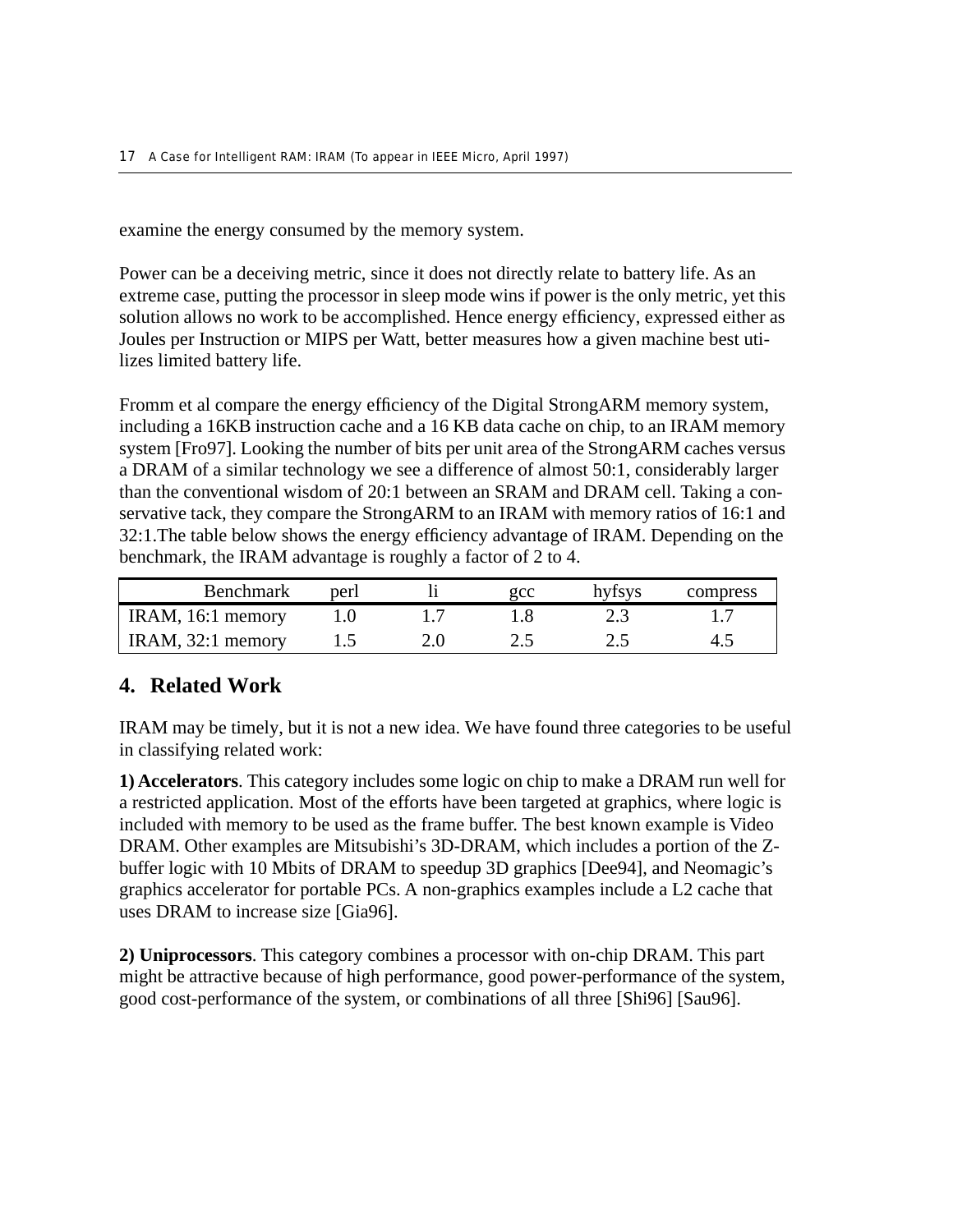**3) Multiprocessors**. This category includes chips intended exclusively to be used as a building block in a multiprocessor, IRAMs that include a MIMD (Multiple Instruction streams, Multiple Data streams) multiprocessor within a single chip [Fil95][Kog95][Mur97], and IRAMs that include a SIMD (Single Instruction stream, Multiple Data streams) multiprocessor, or array processor, within a single chip [Aim96] [Ell92]. This category is the most popular research area for IRAMs.

Figure 6 places uniprocessor and multiprocessor chips on a chart showing the amount hardware for memory on the X-axis versus the amount of hardware for processing on the Y-axis. The units of the X-axis is bits of storage. The Y-axis is harder to choose; how do you compare eight 16-bit simple processors each with one 16-bit ALU, 1024 1-bit processors each with a 1-bit ALU, and a 32-bit superscalar processor with two 32-bit ALUs and two 64-bit floating point units? Our solution was to sum the products of each arithmetic unit that can operate in parallel, multiplied by its width, yielding the number of bits of parallel arithmetic units. Thus for the three examples above, the number of bits of parallel arithmetic units are:  $8 \times 16 = 128$ ,  $1024 \times 1 = 1024$ , and  $(2 \times 32) + (2 \times 64) = 196$ . The types of machines are listed in the legend. The SIMD research machines have the most processor bits per chip. Note the substantial increase in memory for the Mitsubishi M 32 R/D uniprocessor on a single die which uses DRAM.

This figure suggests two directions for IRAM. One path is up and to the right, using MIMD or SIMD on a chip with a modest amount of memory per arithmetic unit. The other is gradually rising and to the right, going with a much larger ratio of memory to arithmetic units. This lower path follows the Amdahl rule of thumb, which suggests that memory capacity increases linearly with the *speed* of the processor for a balanced system. Although not shown on the graph, the same technology advance that increases memory density also makes logic faster.

In our view, early IRAM researchers were lured by the promise of scalable multiprocessing, due in part to the lack of sufficient on-chip memory, which distracted them from first making good uniprocessors [Bar78]. More recent efforts have targeted multiple processors on a chip to get high peak performance but have neglected the difficulty of programming such machines, especially when memory is limited [Kog95]. Gigabit DRAM has sufficient on-chip memory to allow IRAMs with more balanced systems for fast uniprocessors; these are surely easier to program and hence are more widely applicable.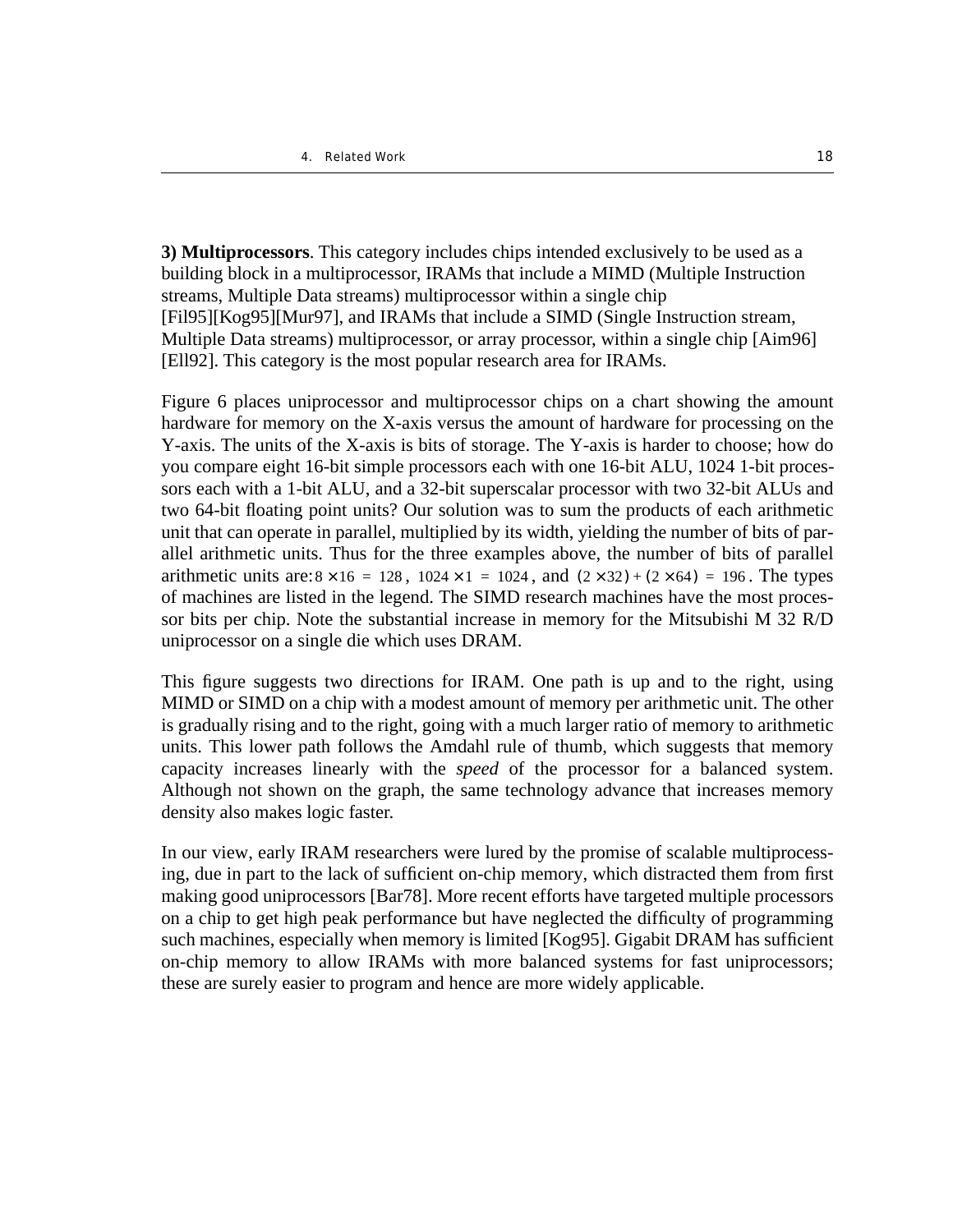

FIGURE 6. Ordering of IRAMs in a two-dimensional space of bits of arithmetic units versus Mbits of memory.

# **5. Conclusion**

Merging a microprocessor and DRAM on the same chip presents opportunities in performance, energy efficiency, and cost: a factor of 5 to 10 reduction in latency, a factor of 50 to 100 increase in bandwidth, a factor of 2 to 4 advantage in energy efficiency, and an unquantified cost savings by removing superfluous memory and by reducing board area. What is surprising is that these claims are *not* based on some exotic, unproven technology; they based instead on tapping the potential of a technology in use for the last 20 years.

We believe the popularity of IRAM is limited by the amount of memory on-chip, which should expand by about 60% per year. A best case scenario would be for IRAM to expand its beachhead in graphics, which requires about 10 Mbits, to the game, embedded, and personal digital assistant markets, which require about 32 Mbits of storage. Such high volume applications could in turn justify creation of a process that is more friendly to IRAM, with DRAM cells that are a little bigger than in a DRAM fab but much more amenable to logic and SRAM. As IRAM grows to 128 to 256 Mbits of storage, an IRAM might be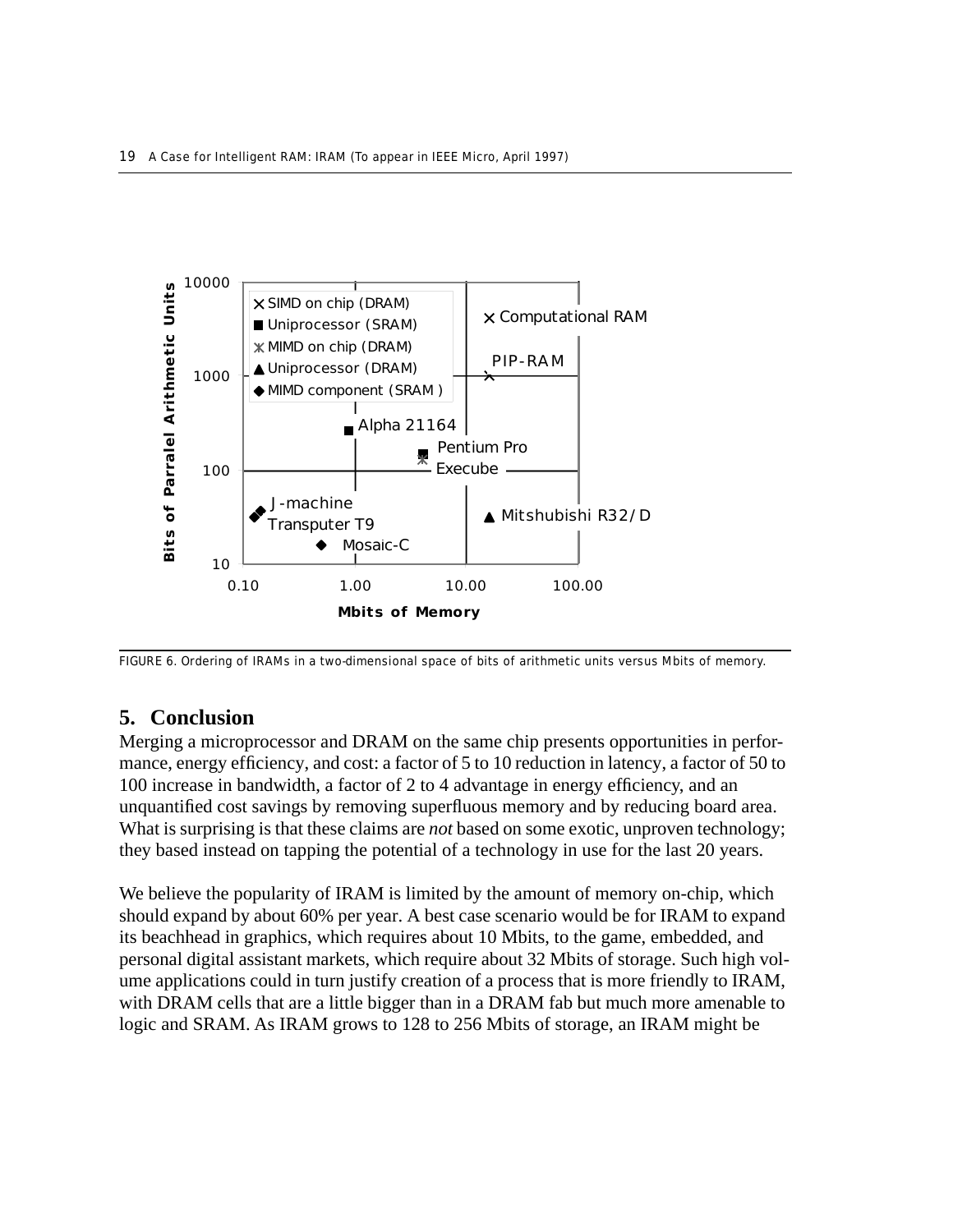adopted by the network computer or portable PC markets. Such a success could in turn entice either microprocessor manufacturers to include substantial DRAM on chip, or DRAM manufacturers to include processors on chip.

Hence IRAM presents an opportunity to change the nature of the semiconductor industry. From the current division into logic and memory camps, a more homogeneous industry might emerge with historical microprocessor manufacturers shipping substantial amounts of DRAM––just as they ship substantial amounts of SRAM today––or historical DRAM manufacturers shipping substantial numbers of microprocessors. Both scenarios might even occur, with one set of manufacturers oriented towards high performance and the other towards low cost.

Before such a revolution can occur, the field needs more accurate answers to questions such as:

- What is the speed, area, power, yield of logic in a DRAM process?
- What is the speed, area, power, yield of cache-like memory in a DRAM process?
- How does DRAM change if it is targeted for low latency?
- How does DRAM change if it is targeted for large internal bandwidth?
- How do we balance the desire of DRAM for low power to keep refresh rates low with the desire of microprocessors for high power for high performance?
- Can the microprocessor portion of an IRAM have redundant components so as to achieve the same yields that DRAM achieves using redundancy?
- Can built-in-self test bring down the potentially much higher costs of IRAM testing?
- What is the right way to connect up to 1000 memory modules to a single CPU on a single chip IRAM?
- What computer architectures and compiler optimizations turn the high bandwidth of IRAM into high performance?
- What is the right memory hierarchy for an IRAM and how is the hierarchy managed?
- What is the architectural and operating system solution for IRAM when applications need more memory than is found on-chip in an IRAM?
- Given the changes in technology and applications since the early 1980s when the RISC research was developed, is it time to investigate new instruction set architectures?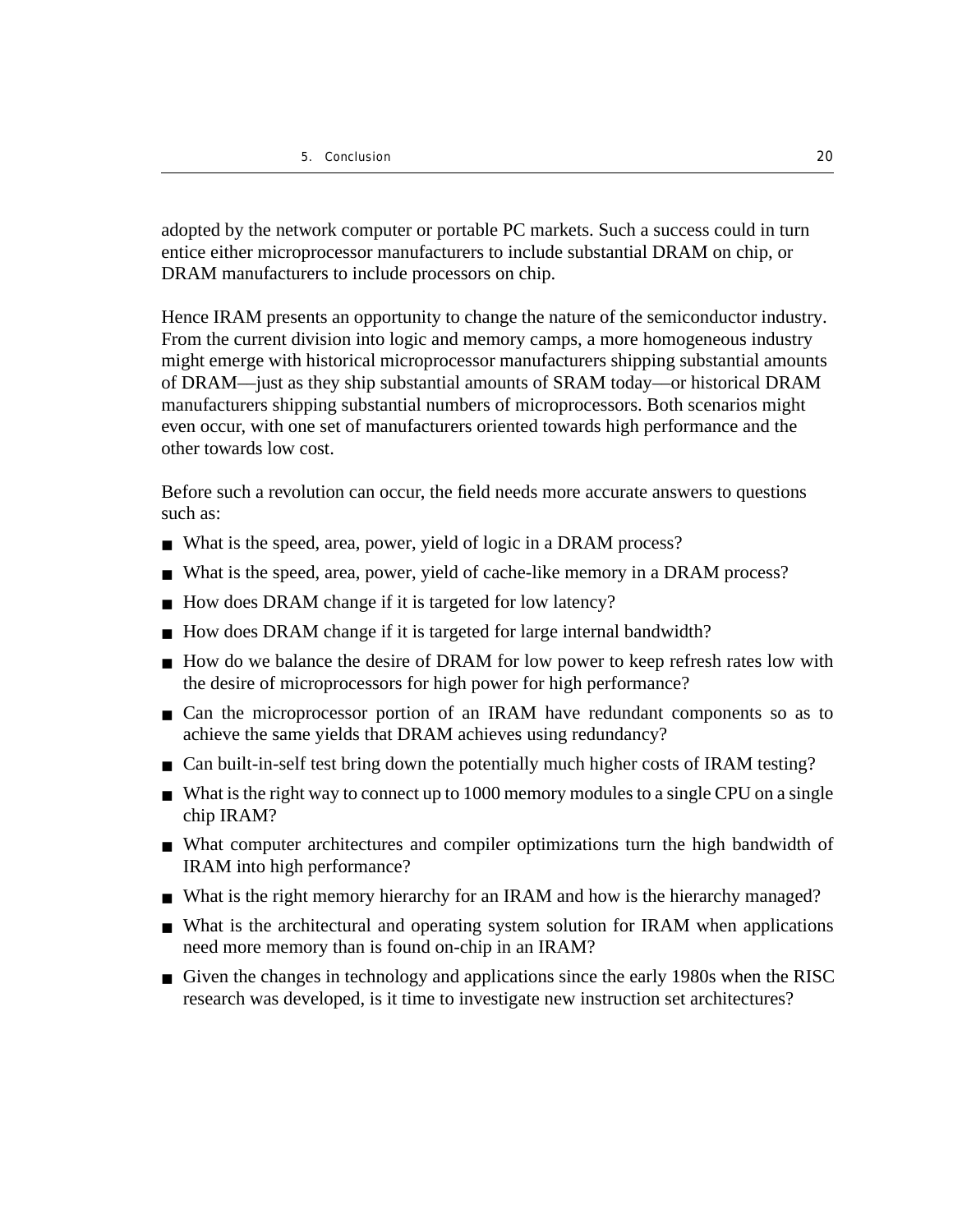This list combined with the potential impact on industry makes IRAM an exciting research area. The answers to such questions will help determine whether IRAMs will be laboratory novelties, or a major trend in the industry in the next decade.

## **6. Acknowledgments**

This research was supported by DARPA (DABT63-C-0056), the California State MICRO Program, and by research grants from Intel and Sun Microsystems. We would also like to thank the following people for giving feedback on earlier versions of this paper: Krste Asanovic and Steven Przybylski.

## **7. References**

| [Aim96]     | Aimoto, Y.; Kimura, T.; Yabe, Y; Heiuchi, H.; and others. "A 7.68 GIPS 3,84 GB/s 1W paral-<br>lel image processing RAM integrating a 16 Mb DRAM and 128 processors". Digest of Tech-<br>nical Papers, 1996 IEEE International Solid-State Circuits Conference, San Francisco, CA,<br>USA, 8-10 Feb. 1996, p. 372-73, 476. |
|-------------|---------------------------------------------------------------------------------------------------------------------------------------------------------------------------------------------------------------------------------------------------------------------------------------------------------------------------|
| [ $Bar78$ ] | Barron, I.M. "The transputer."The microprocessor and its application. Edited by: Aspinall,<br>D. London, UK: Cambridge, 1978. p. 343-57.                                                                                                                                                                                  |
| [Bur96]     | Burger, D.; Goodman, J.R.; Kagi, A. "Memory bandwidth limitations of future microproces-<br>sors." ISCA '96: The 23rd Annual International Conference on Computer Architecture, Phil-<br>adelphia, PA, USA, 22-24 May 1996:78-89.                                                                                         |
| [Cve96]     | Cvetanovic, Z.; Bhandarkar, D. "Performance characterization of the Alpha 21164 micro-<br>processor using TP and SPEC workloads." Proceedings. Second International Symposium<br>on High-Performance Computer Architecture, San Jose, CA, USA, 3-7 Feb. 1996. p. 270-<br>80.                                              |
| [Dal88]     | Dally, W.J. "Fine-grain message-passing concurrent computers." IN: Third Conference on<br>Hypercube Concurrent Computers and Applications. Pasadena, CA, USA, 19-20 Jan. 1988).<br>Edited by: Fox, G.                                                                                                                     |
| [ $Deep4$ ] | Deering, M.F.; Schlapp, S.A.; Lavelle, M.G. "FBRAM: a new form of memory optimized<br>for 3D graphics," SIGGRAPH 94 Conference Proceedings. Orlando, FL, USA, 24-29 July<br>1994). p. 167-74.                                                                                                                             |
| [Ell92]     | Elliott, D.G.; Snelgrove, W. M.; and Stumm, M. "Computational RAM: A Memory-SIMD<br>Hybrid and its Application to DSP," In Custom Integrated Circuits Conference,<br>Boston, MA, May 1992, pages 30.6.1--30.6.4.                                                                                                          |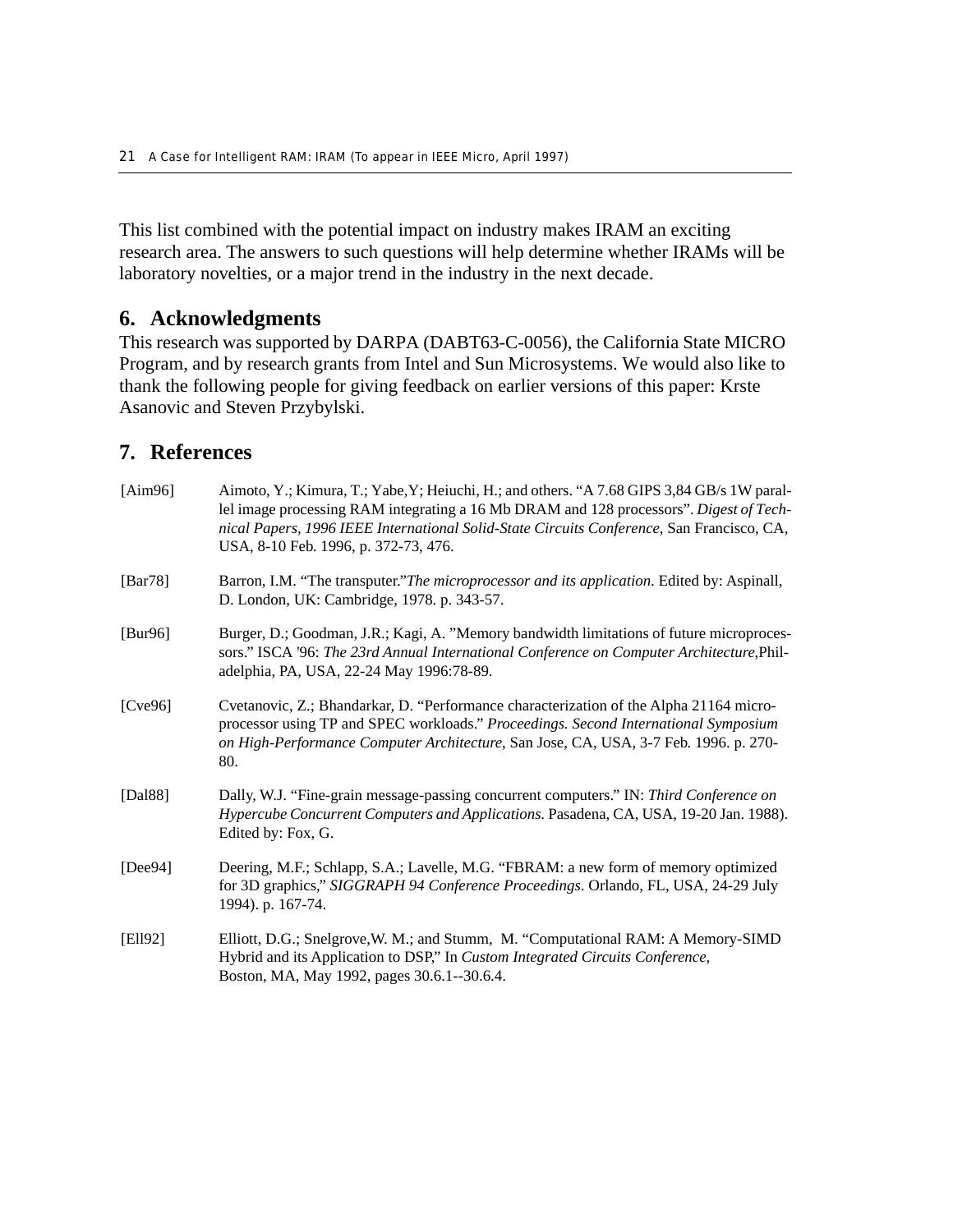| [Fi195]     | Fillo, M.; Keckler, S.W.; Dally, W.J.; Carter, N.P.; and others. "The M-Machine multicom-<br>puter". Proceedings of MICRO'95: 28th Annual IEEE/ACM International Symposium on<br>Microarchitecture, Ann Arbor, MI, USA, 29 Nov.-1 Dec. 1995). p. 146-56.                                                               |
|-------------|------------------------------------------------------------------------------------------------------------------------------------------------------------------------------------------------------------------------------------------------------------------------------------------------------------------------|
| [Fe 97]     | Fromm, R.; Cardwell, N.; McGaughy, B.; Perissakis, S.; and Patterson, D. "The Energy<br>Efficiency of IRAM Architectures." submitted to ISCA '97: The 24th Annual International<br>Conference on Computer Architecture, Boulder, CO, USA, 1-3 June 1997.                                                               |
| [Gia $96$ ] | Giacalone, G, et al; "A 1MB, 100MHz integrated L2 cache memory and 128b interface and<br>ECC protection," Proceedings of ISSCC, San Francisco, CA USA, Feb. 1996., p. 370-371.                                                                                                                                         |
| [Hen96]     | Hennessy, J.L.; Patterson, D.A. Computer Organization and Design, 2nd ed. San Francisco:<br>Morgan Kaufmann Publishers, 1997.                                                                                                                                                                                          |
| [ $Kog95$ ] | Kogge, P.M.; Sunaga, T.; Miyataka, H.; Kitamura, K.; and others. "Combined DRAM and<br>logic chip for massively parallel systems." Proceedings. Sixteenth Conference on Advanced<br>Research in VLSI, Chapel Hill, NC, USA, 27-29 March 1995, p. 4-16.                                                                 |
| [Mur96]     | Murakami, K.; Shirakawa, S; and Miyajima, H. "Parallel Processing RAM Chip with<br>256Mb DRAM and Quad Processor". Digest of Technical Papers, 1997 IEEE International<br>Solid-State Circuits Conference, San Francisco, CA, USA, Feb. 1997.                                                                          |
| [ $Noa93$ ] | Noakes, M.D.; Wallach, D.A.; Dally, W.J. "The J-Machine multicomputer: an architectural<br>evaluation." 20th Annual International Symposium on Computer Architecture, San Diego,<br>CA, USA, 16-19 May 1993, p. 224-35.                                                                                                |
| [Pat97]     | Patterson, D.; Cardwell, N.; Anderson, T.; Cardwell, N.; Fromm, R.; Keeton, K.;<br>Kozyrakis, K.; Thomas, R.; and Yelick, .K. "Intelligent RAM (IRAM): Chips that remember<br>and compute". Digest of Technical Papers, 1997 IEEE International Solid-State Circuits<br>Conference, San Francisco, CA, USA, Feb. 1997. |
| [Per96]     | Perl, S.E, and Sites, R.L. "Studies of Windows NT performance using dynamic execution<br>traces," Second Symposium on Operating Systems Design and Implementation, Seattle, WA,<br>USA, 29 Oct. - 1 Nov., 1996.                                                                                                        |
| [Prz94]     | Przybylski, Steven A. New DRAM Technologies: A Comprehensive Analysis of the New<br>Architectures, MicroDesign Resources, Sebastopol, California, 1994.                                                                                                                                                                |
| [ $Sau96$ ] | Ashley Saulsbury, Fong Pong, Andreas Nowatzk, "Missing the Memory Wall: The Case for<br>Processor/Memory Integration," International Symposium on Computer Architecture, Phila-<br>delphia, PA USA, May 1996.                                                                                                          |